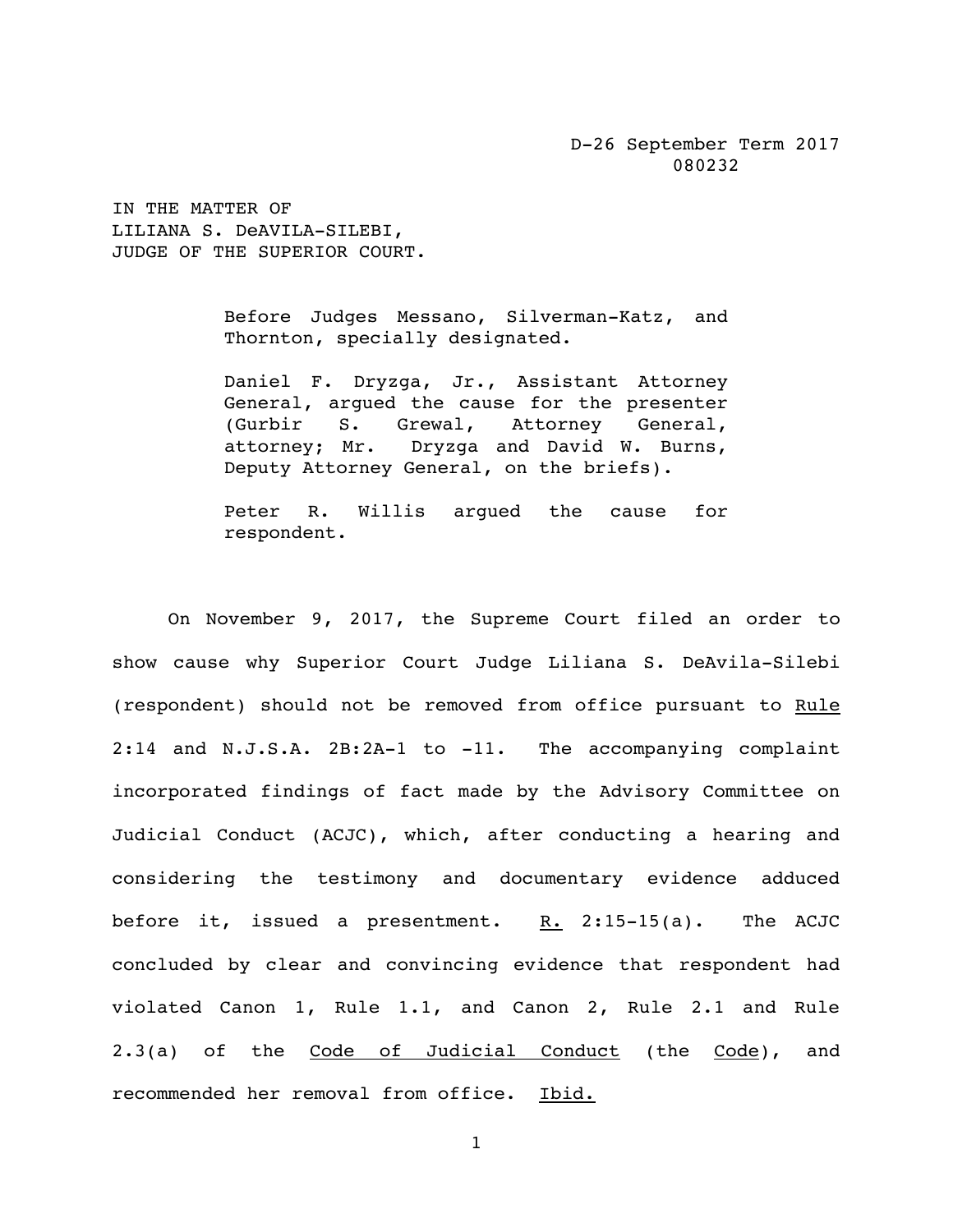The Court appointed this panel to conduct a hearing, take evidence and report its findings. See N.J.S.A. 2B:2A-7; In re Yaccarino, 101 N.J. 342, 350-51 (1985) (discussing panel's authority to conduct a hearing "and issue a report that includes its findings of fact and recommendations"). Over the course of several days, the panel heard from twenty-eight witnesses and received documentary evidence, the most significant of which, as detailed below, was never introduced before the ACJC. Based upon the evidence, the panel finds the following facts beyond a reasonable doubt and concludes beyond a reasonable doubt that cause exists for respondent's removal from office. N.J.S.A. 2B:2A-9.

#### I. FINDINGS OF FACT

## **Background**

i<br>L

Prior to taking the oath of office in 2008 as a Superior Court judge, respondent was a judicial clerk in the Bergen Vicinage and an assistant prosecutor in the Bergen County Prosecutor's Office (BCPO). Immediately prior to becoming a judge, respondent served as section chief of the BCPO's Special Victims' Unit, responsible for the investigation and prosecution of sexual crimes and child abuse (6T8).<sup>1</sup> Assistant prosecutors,

Footnote continued on next page.

 $1T$  = Transcript dated April 24, 2018

 <sup>2</sup>T = Transcript dated April 25, 2018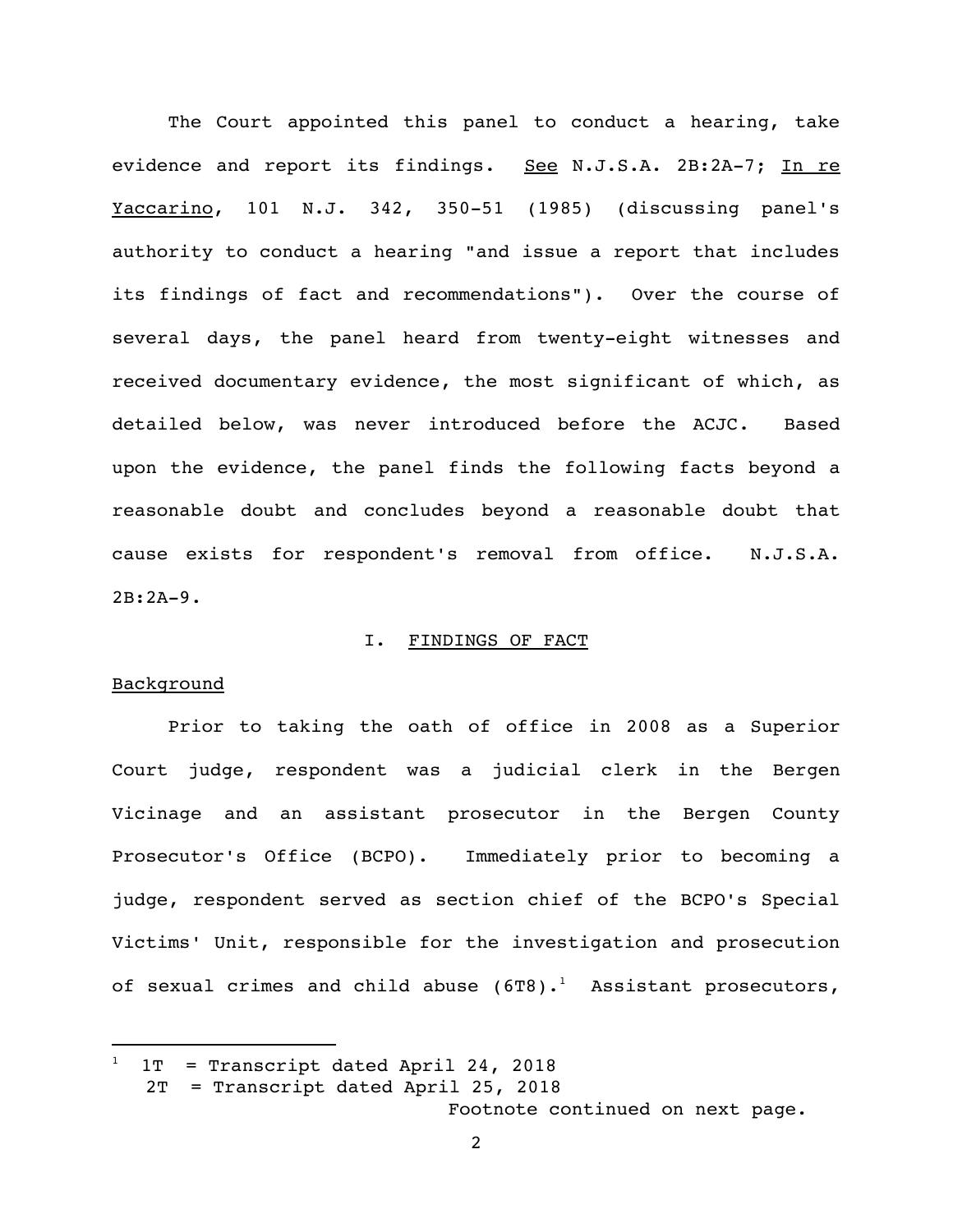investigators and medical experts who worked with respondent, and defense counsel who were her adversaries, uniformly praised respondent's fairness, integrity, and compassion for victims (4T37-4T41;4T116-4T118;5T10-5T12;5T18;5T23;5T38;5T52;6T6- 6T7;6T12).

Respondent served briefly in the Civil Division before becoming Presiding Judge (PJ) of the Criminal Division in 2010. According to her Assignment Judge at the time, Peter E. Doyne, now retired, respondent "served with diligence" in this role and was "seemingly fulfilling her duties" (4T9-4T10). Attorneys who appeared before respondent while she served as Criminal PJ also praised her performance, work ethic and reputation for integrity (5T18-5T19;5T23-5T24;5T47;5T52-5T53;6T12).

As her reappointment process loomed, and as Judge Doyne was about to retire, respondent requested a transfer to the Passaic Vicinage "to explore complex commercial and medical malpractice matters" (P-3). In an email that set forth changes throughout the vicinage upon his April 30, 2015 retirement, Judge Doyne announced that another judge in the Bergen Vicinage would

 3T = Transcript dated April 26, 2018 4T = Transcript dated May 7, 2018 5T = Transcript dated May 8, 2018 6T = Transcript dated May 9, 2018 P-1 = Presenter's exhibits (seriatim) R-1 = Respondent's exhibits (seriatim)

i<br>L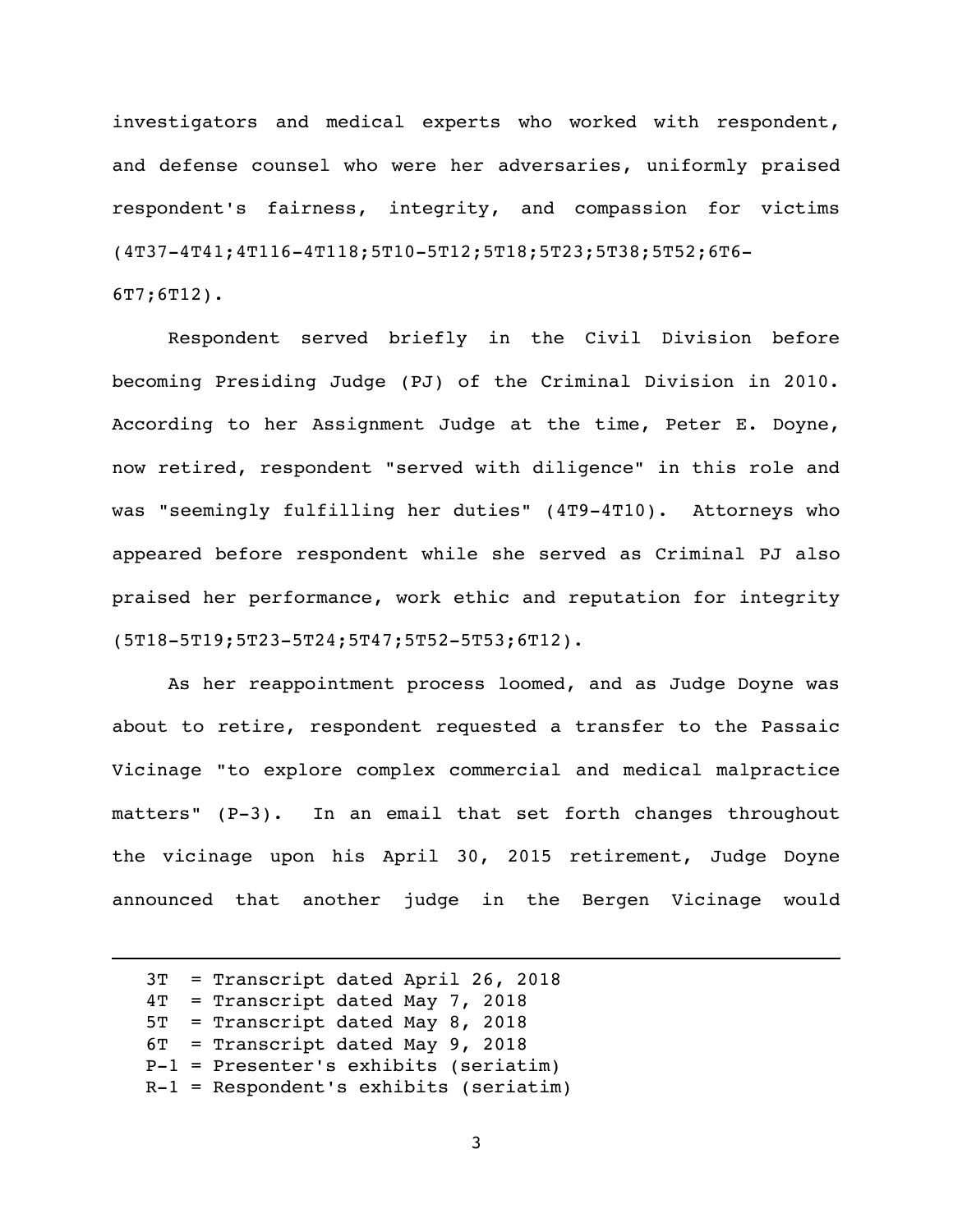replace respondent as Criminal PJ effective May 1, 2015. Ibid. The Chief Justice effectuated respondent's reassignment by order dated April 22, 2015 (P-4).

Respondent had a full sentencing calendar scheduled in the Bergen Vicinage on Friday, May 1, and Judge Doyne sought and received permission from the Acting Administrative Director to delay respondent's actual transfer to the Passaic Vicinage until Wednesday, May 6, 2015, allowing her to pack her chambers over the weekend (P-2;P-31). On May 2, 2015, respondent notified the incoming PJ that she had left the keys to chambers with her criminal team leader (P-5). Laura Simoldini, Bergen Vicinage Trial Court Administrator, witnessed Vicinage workers load respondent's belongings onto a moving van on Monday, May 4, and respondent's entire staff were reassigned to other duties effective that day (3T24-3T27). No witness testified to seeing respondent in the Bergen County Courthouse after May 1, 2015. As of Friday, May 8, 2015, respondent was conducting hearings on the record in the Passaic Vicinage's Civil Division (P-32; P-35).

# The Events of May 8 and 9, 2015, and Referral to the ACJC

Vivianne Chermont and Franklin Ferrer are the parents of a son, E.F., born in 2010. Judge Michael R. Casale, now retired, presided over their divorce trial and numerous post-judgment motions that followed entry of the December 2013 Judgment of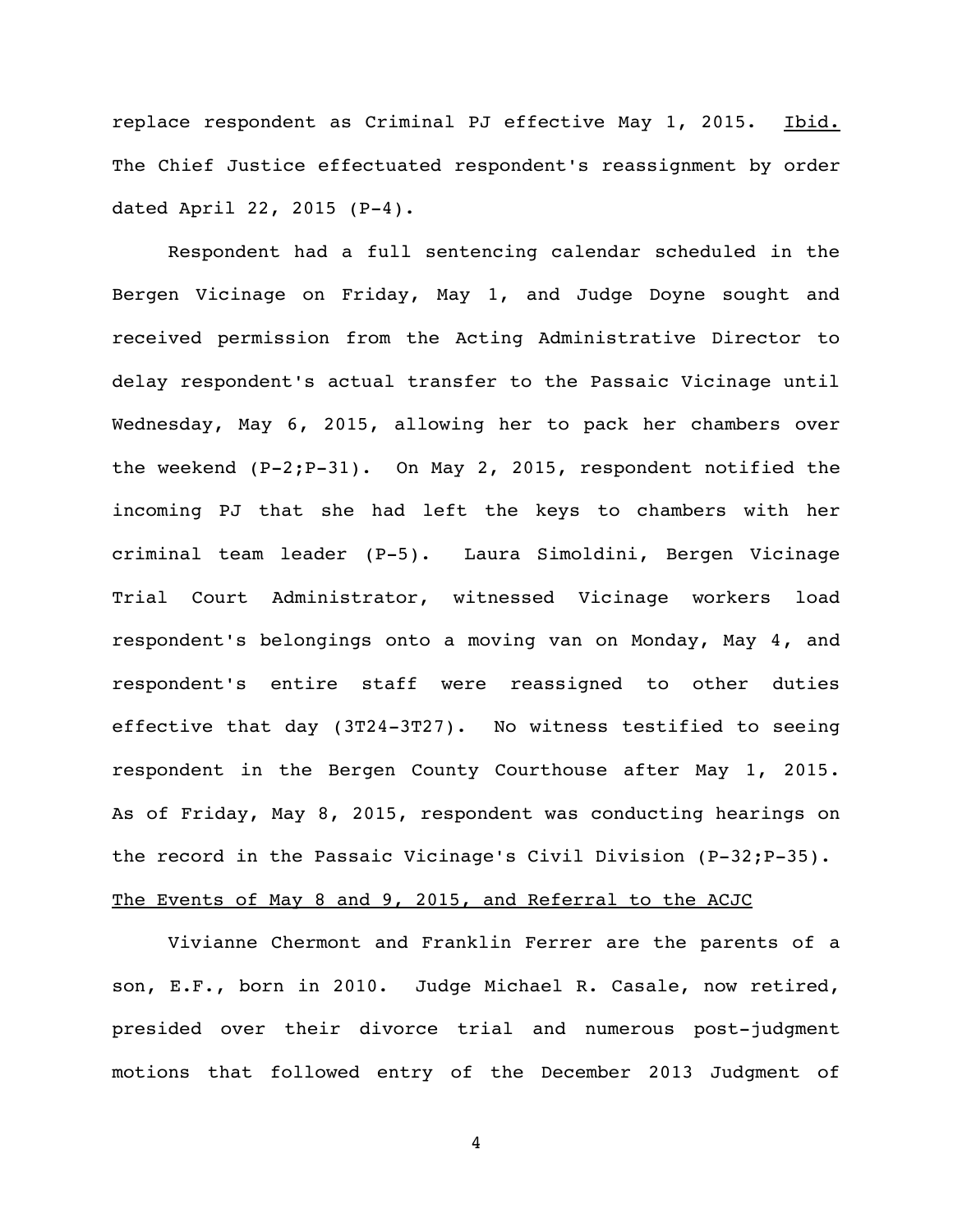Divorce (JOD) in the Essex Vicinage (1T47-1T49;R-24). Judge Casale's April 12, 2013, pendente lite order granted Chermont parenting time during the week, Ferrer parenting time every weekend from Friday night to Monday morning, and both parents two consecutive weeks of parenting time during the summer months (R-22). The JOD modified this schedule, granting Ferrer parenting time every Wednesday night and every other weekend from Friday evening to Monday morning. The JOD also provided, "the parties shall alternate holiday parenting time on a schedule agreed between them" (P-11;R-23). Orders entered on February 28 and November 14, 2014, left the schedule essentially intact. Ibid. As Judge Casale noted, based solely upon the JOD, it was impossible to determine whether Ferrer or Chermont was entitled to parenting time on any given weekend, including the weekend of May 8-10, 2015 (1T54-1T55). Of particular note, May 10, 2015, was Mother's Day.

On Friday, May 8, 2015, at approximately 8:30 p.m., Chermont arrived at the Fort Lee Police Department (FLPD), claiming no one had dropped E.F. off at her home in Newark as expected and required (P-10). She supplied the address of the home of Ferrer's mother, where Ferrer was living and E.F. was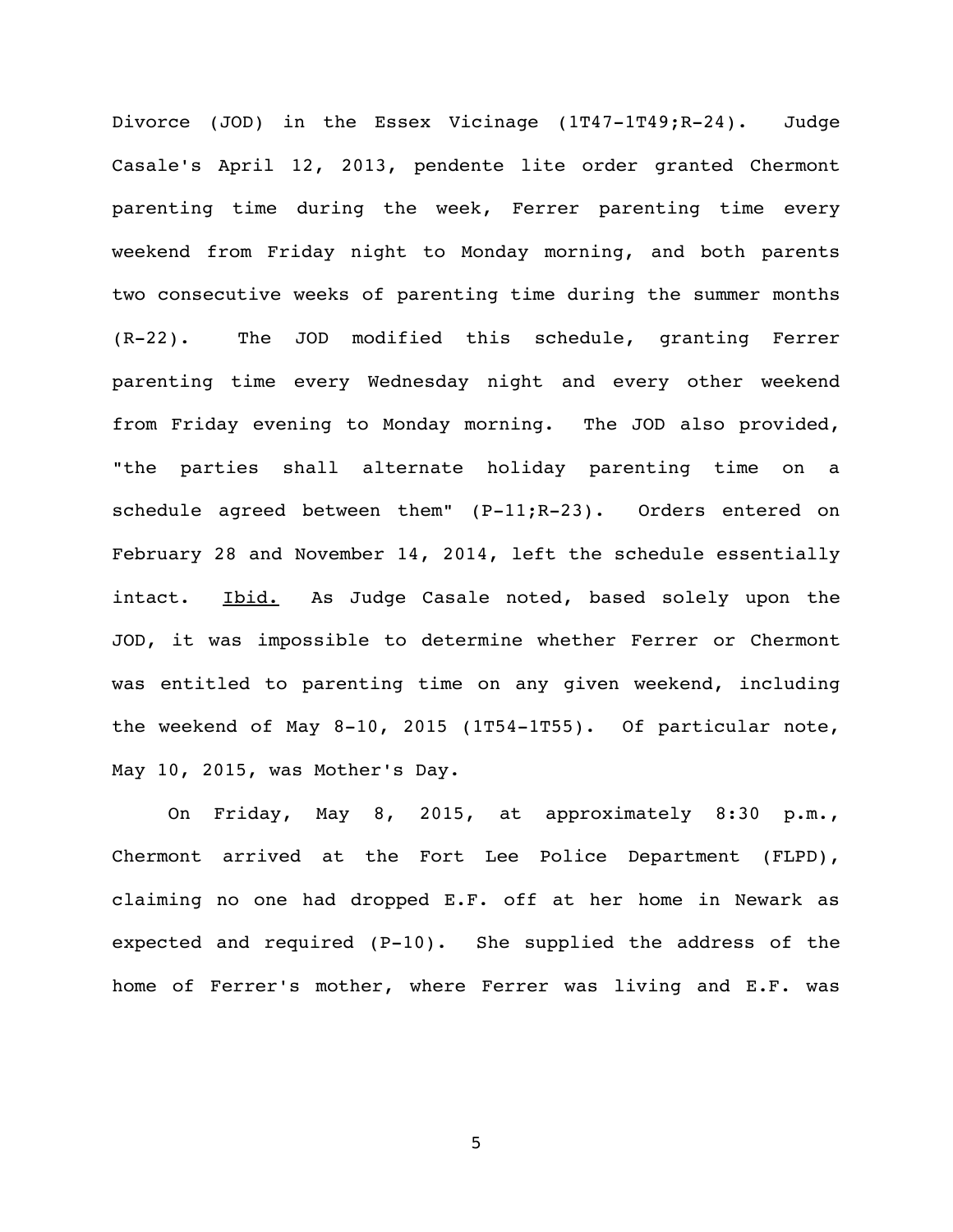staying. <sup>2</sup> Police Officer Stephen Dominick was dispatched to that address to check on the child's welfare (1T201).

Dominick explained the reason for his visit to E.F.'s grandmother, observed the home was orderly and that E.F. was fine, although emotionally upset at the prospect of leaving his grandmother to return to his mother (1T205;P-10). Ferrer was not home, but when police reached him by phone, Ferrer claimed he was utilizing his two weeks' consecutive parenting time. Dominick returned to FLPD headquarters, told Chermont that E.F. was fine, refused her request to take the child from his grandmother and advised Chermont to resolve the parenting time dispute in court (P-10).

At 8:50 a.m. on the morning of May 9, 2015, respondent called FLPD using her personal cell phone and spoke to Sergeant Michael Ferraro on a recorded line  $(P-17;P-17A)$ .<sup>3</sup> Respondent identified herself as a judge and told Ferraro she

> got a phone call from an attorney involving an emergent matter . . . involving his client who is supposed to have the child this weekend and the husband didn't take the child to school the whole week . . . and therefore . . . they filed this emergent

i<br>L

This was not the first time police were involved in Ferrer's and Chermont's parenting time disputes. See P-18 through P-23; R-6 (police reports regarding separate incidents between August 2012 and March 4, 2015).

Ferraro is now a lieutenant with FLPD (2T6).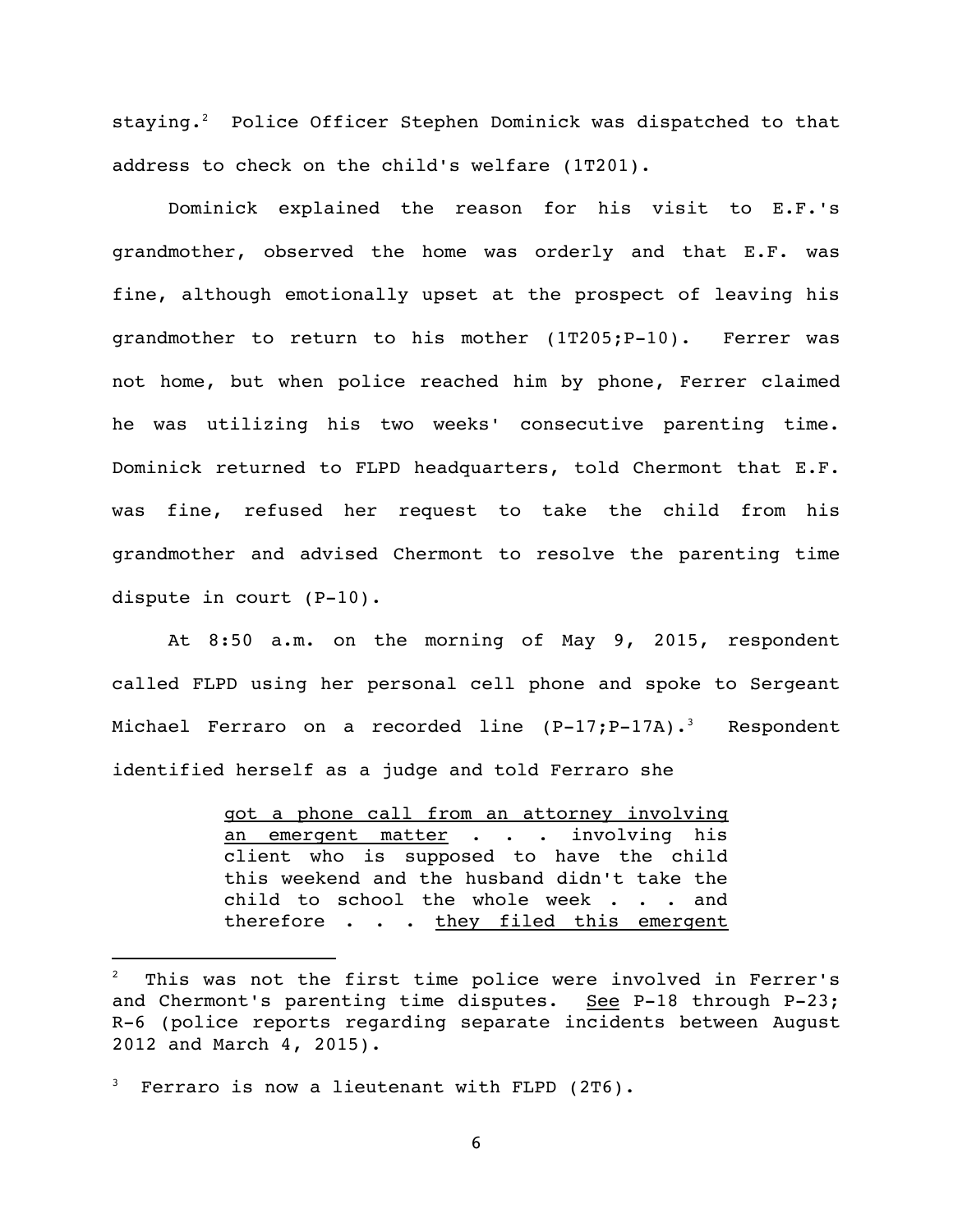application. So, I'm on emergent duty. And I saw the court order and she is supposed to have the child this weekend . . . based on the court order. I just don't want her going to the house by herself to retrieve the child. Is there any way that someone can go with her . . .

or somebody can just call the house and say . . . the child has to come outside because she went there and they won't open the door and I just don't want any  $\cdots$ altercations . . . .

 $[ (P-17 at 2-3; P-17A)$  (emphasis added).]

Ferraro told respondent to have the client report to FLPD and he would arrange for an escort. When Ferraro asked respondent "[w]here are you [a] judge," she answered, "I'm in Bergen but I'm also assigned in Passaic County . . . . But I'm on emergent duty this weekend" (P-17 at 4) (emphasis added). Respondent told Ferraro she would "call the attorney and tell them [to] meet you at the [FLPD]." Ibid. Ferraro had never received such a call from a Superior Court judge and "figured this must be pretty important" (2T11). He interpreted respondent's request as: "the child was at the residence of the father's and . . . there was a court order that  $\ldots$  . the mother was required to have the child and we were to assist to make that happen." Ibid.

FLPD dispatched Police Officer Anthony Kim to accompany Chermont to Ferrer's mother's house. Kim and another officer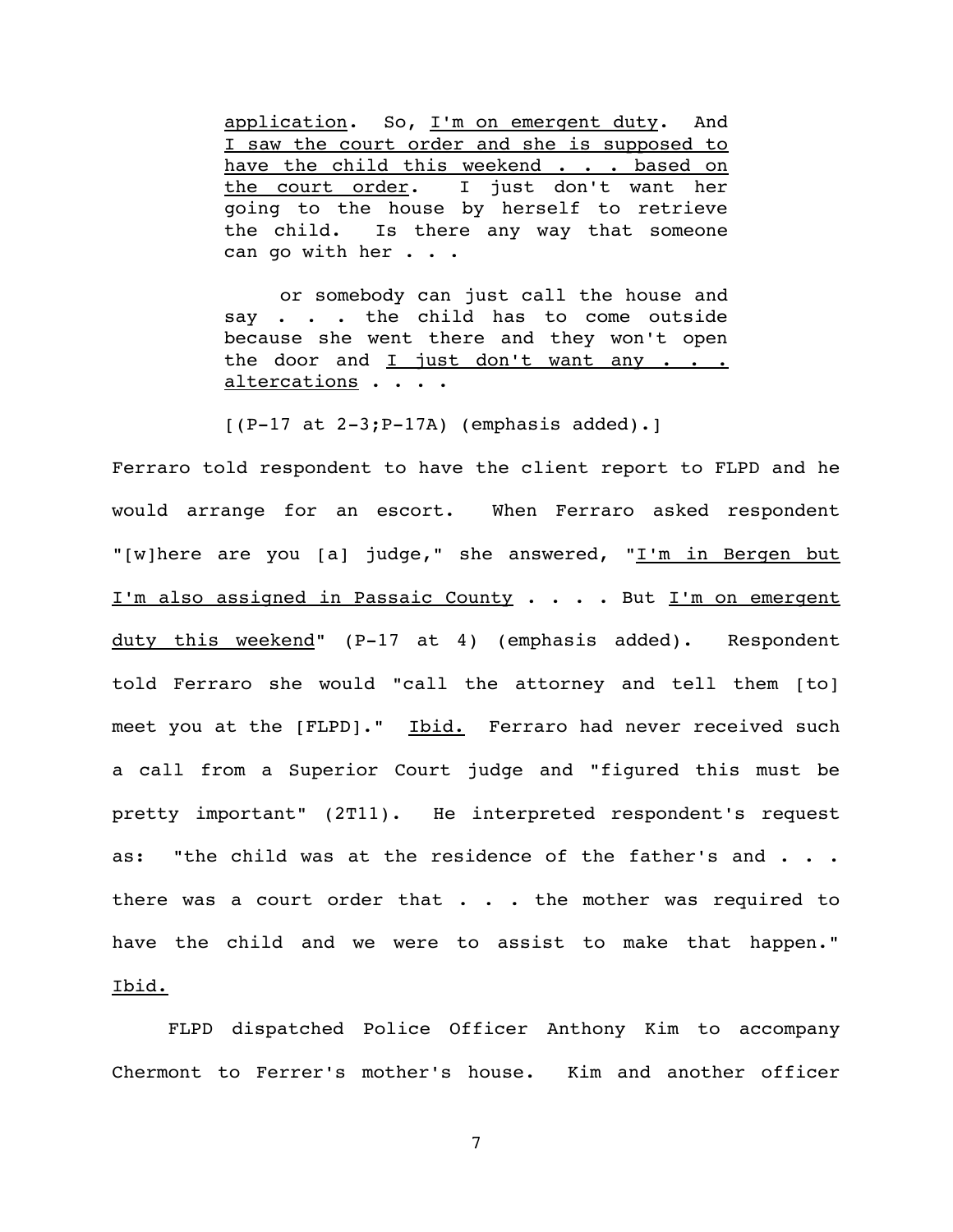took E.F. from his grandmother and returned to FLPD headquarters with the child and Chermont, after which, Chermont left with E.F. (P-11). Ferrer appeared at FLPD headquarters approximately two hours later, irate and questioning why police removed E.F. When told it was pursuant to a judge's order, Ferrer wanted to know which judge had called FLPD and ordered the child's removal (2T18).

Ferrer and Chermont appeared before Judge Casale on August 7, 2015, to address Ferrer's request for make-up parenting time (P-24). In support of his motion, Ferrer included an FLPD report that mentioned respondent's name and her involvement in the May incident. Id. at 8.

Judge Casale questioned Jared A. Geist, the attorney who represented Chermont at the hearing, about respondent's involvement (4T142). Geist told Judge Casale, "Judge Silebi was a personal friend" (P-24 at 8). When the judge expressed alarm at this revelation, Geist quickly said respondent was a "character reference" for Chermont, and Chermont wanted to speak and "clarify" the relationship. Id. at 9.

No clarification occurred during the hearing, but in support of a subsequent motion to transfer venue, Chermont claimed Geist was "mistaken" because she had no "personal relationship" with respondent (R-20). Before the panel, Geist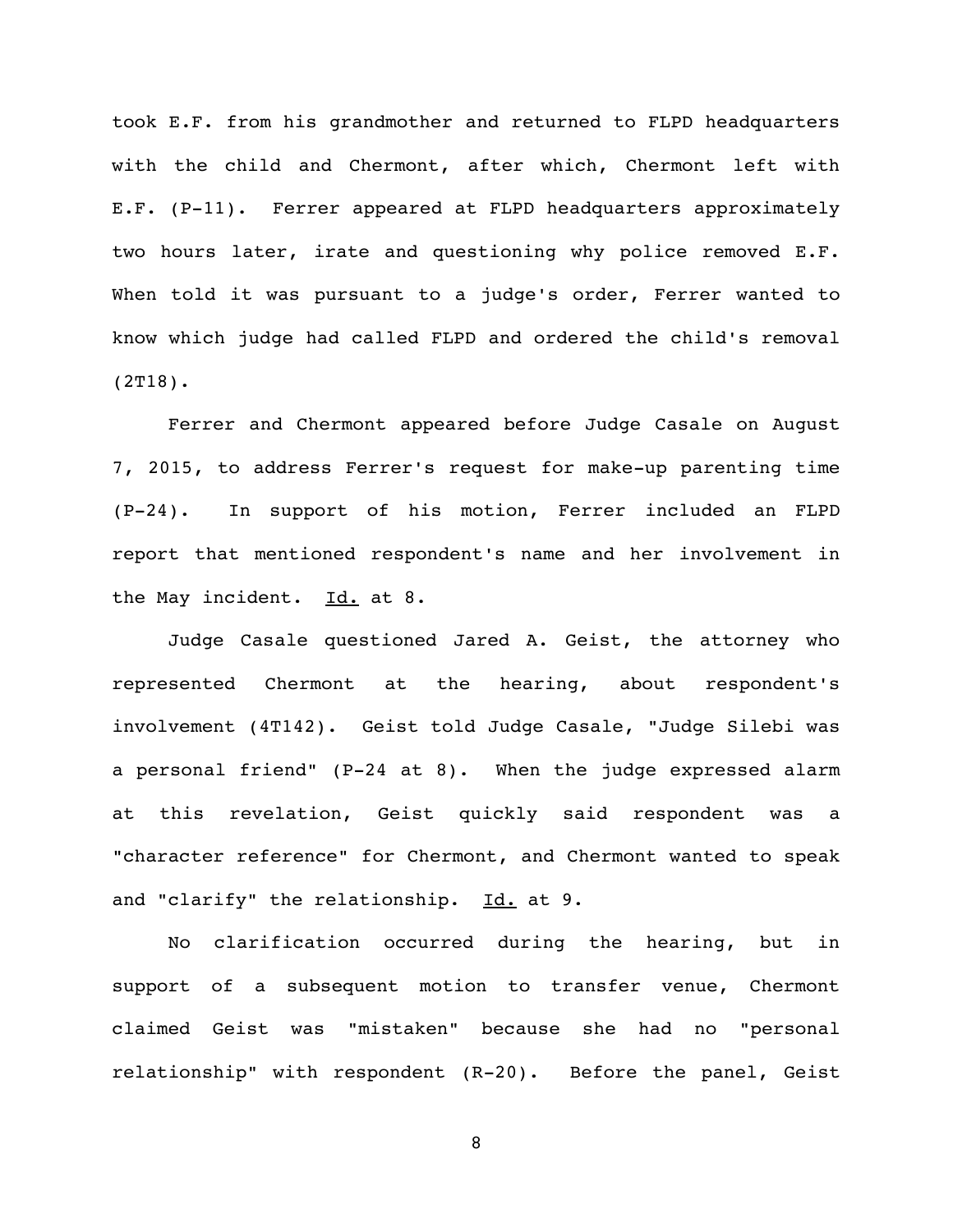testified Chermont had told him that she (Chermont) had "given her phone to a friend," not that respondent was her "friend"  $(4T145)$ .<sup>4</sup>

Judge Casale notified his Assignment Judge in the Essex Vicinage of respondent's contact with FLPD on May 9, 2015 (P-1). Judge Ernest M. Caposela, Assignment Judge for the Passaic Vicinage, subsequently referred the matter to the ACJC, which began its investigation. Ibid.

#### Respondent's Explanation of Her Conduct

i<br>L

The preceding factual findings are largely undisputed. Respondent elected not to testify before the panel, but transcripts of her testimony on three prior occasions were admitted in evidence.

## A. November 5, 2015 interview under oath with the ACJC Executive Director and investigator (P-25).

Respondent emphasized that she did not start her judicial assignment in Passaic County until May 11, 2015, and that she was "in transition" between May 2 and May 11, 2015 (P-25 at 9- 15). Respondent's call to FLPD on May 9 was prompted by a phone

<sup>4</sup> Neither the Attorney General nor respondent called Chermont as a witness at the hearing. However, the ACJC presentment, incorporated into the complaint, makes clear that Chermont claimed she had given her phone to a friend who made a call on her behalf to an unidentified person in an attempt to secure custody of E.F.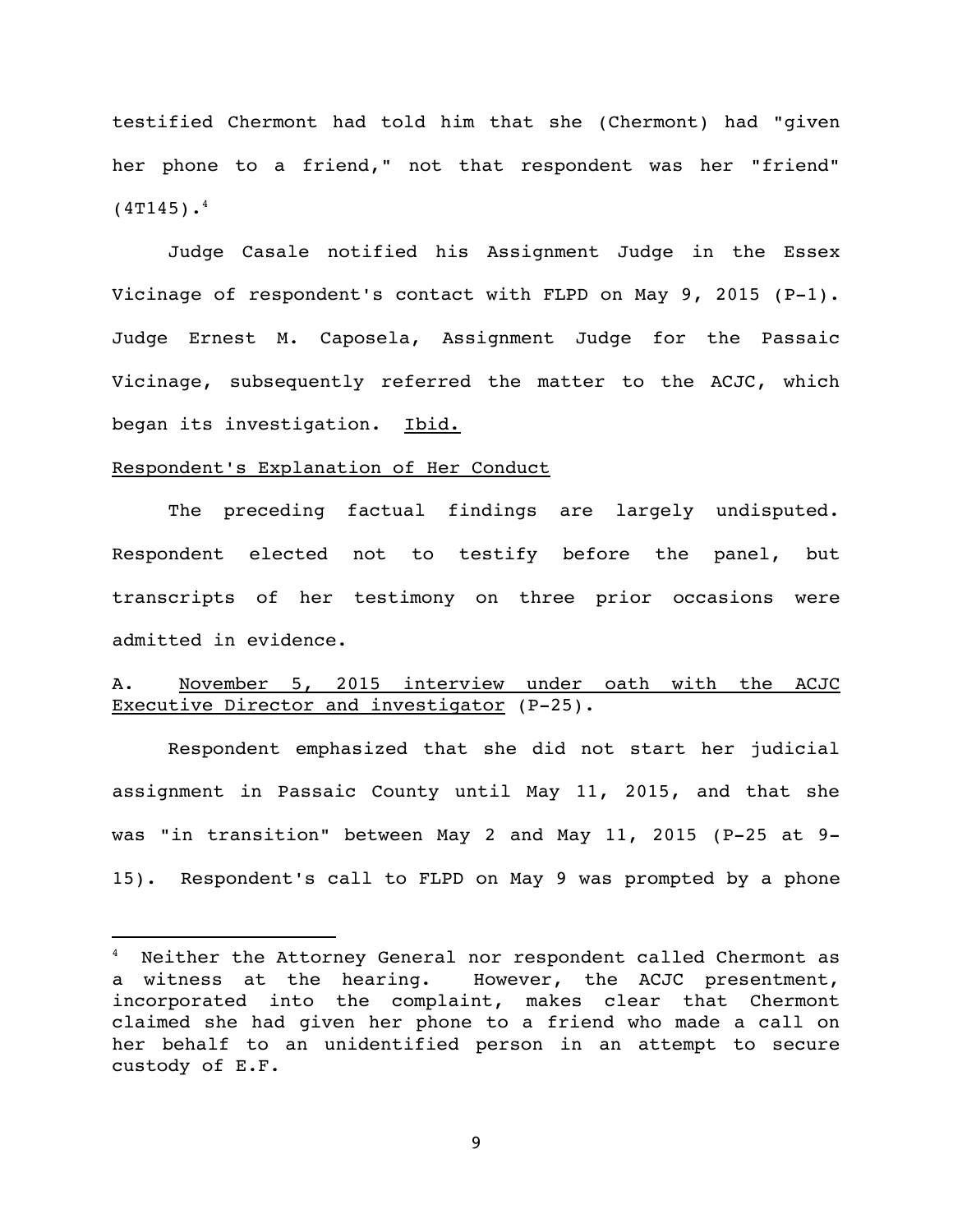call she received earlier that morning: "[S]omebody called me and then I, in turn, must have called the [FLPD] with whatever decision was made on the emergent application." Id. at 19. When asked who called her, respondent said that she did not know whether it was "an attorney . . . the  $[FLPD]$  . . .  $[OT]$  the sheriff's department." Ibid. She later stated that "either an attorney, a sheriff's department or the prosecutor's office or a local police department" called her. Id. at 22-28.

Respondent described the call as an emergent application involving a Mother's Day weekend parenting time dispute. Id. at 19-21. At three other points, respondent said the "application" was emergent because "it was something to do with Mother's Day" and "tickets or . . . trips or whatever . . . they were going to do would not be available by Monday" so "they couldn't just wait until Monday" to go to court. Id. at 24, 35, 57. Respondent denied knowing that the call involved a pending matter venued in Essex County, and stated that if she had known that, it "would have been the end of the phone call." Id. at 20. Respondent said someone read a court order to her making it clear that the child's mother was to have custody that weekend.  $Id.$  at 26. Respondent stated she would "get calls all the time," even when she was not assigned emergent duty, because many attorneys,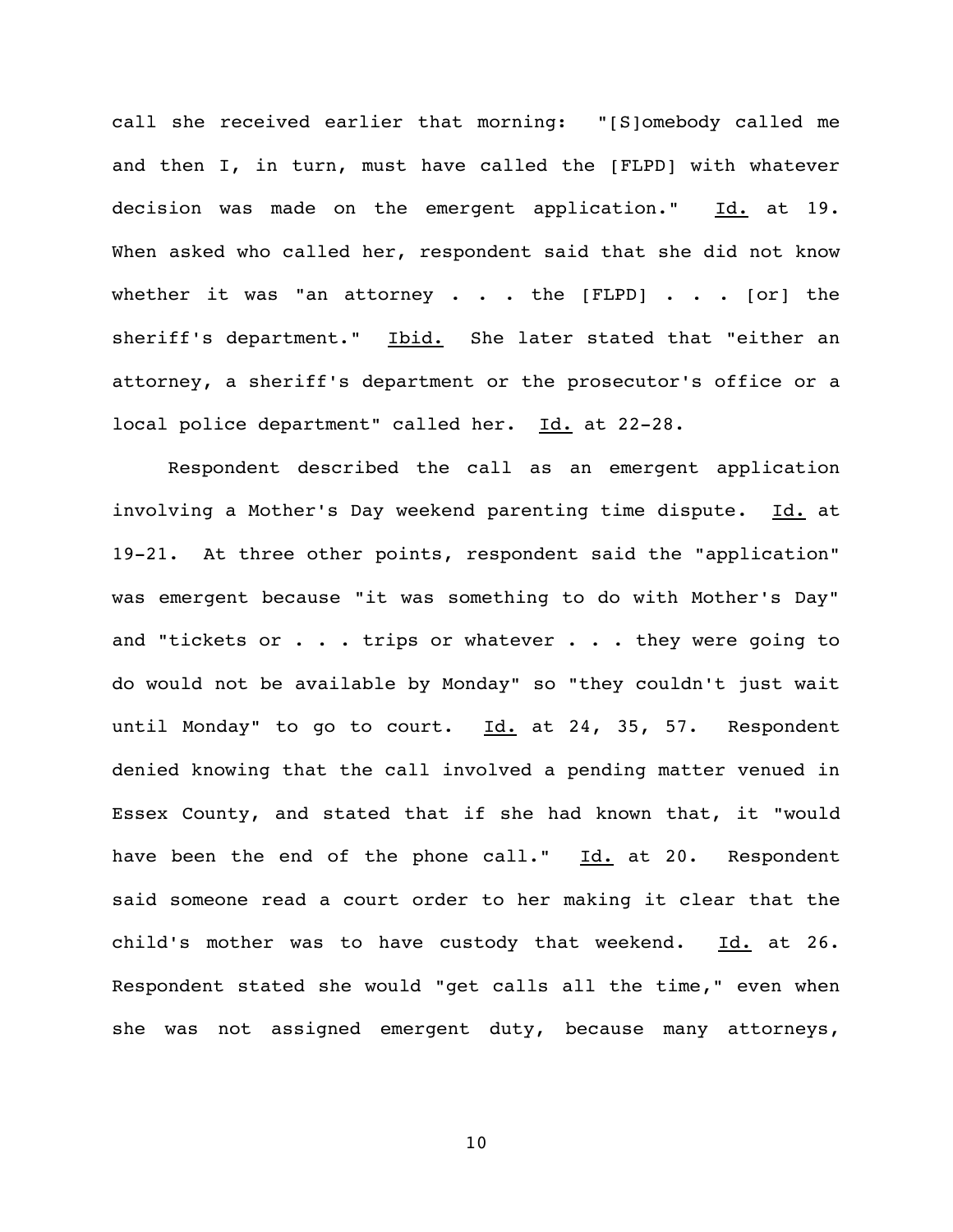police departments and the Sheriff's Office had her personal phone number. Id. at 30.

Respondent denied knowing Chermont. Id. at 39. Once told that Chermont claimed she had volunteered in chambers "doing filing," respondent denied remembering her and added the interns were hired by "the team leader, the law clerk or the secretary because they really worked with them" and that "half the time" respondent did "not know their names." Id. at 43-45.

The investigators played the recording of respondent's call to FLPD. Although she had not testified specifically about the possibility of "altercations" before hearing the recording, respondent now said that "something must have been mentioned . . . by the attorney about an altercation or the possibility of it" since she had expressed that concern to FLPD. Id. at 61-62. She also stated that hearing the recording "confirm[ed] . . . it was an attorney" who called her and read her the court order. Id. at 61-63. Respondent also remembered that the attorney was male and acknowledged she "misspoke" when she told FLPD that she had actually seen the court order. Id. at 63-64, 70.

# B. May 11, 2016 informal conference with the ACJC at which respondent was not under oath (P-26).

Consistent with her prior interview, respondent reported she remained "in transition" between the Bergen and Passaic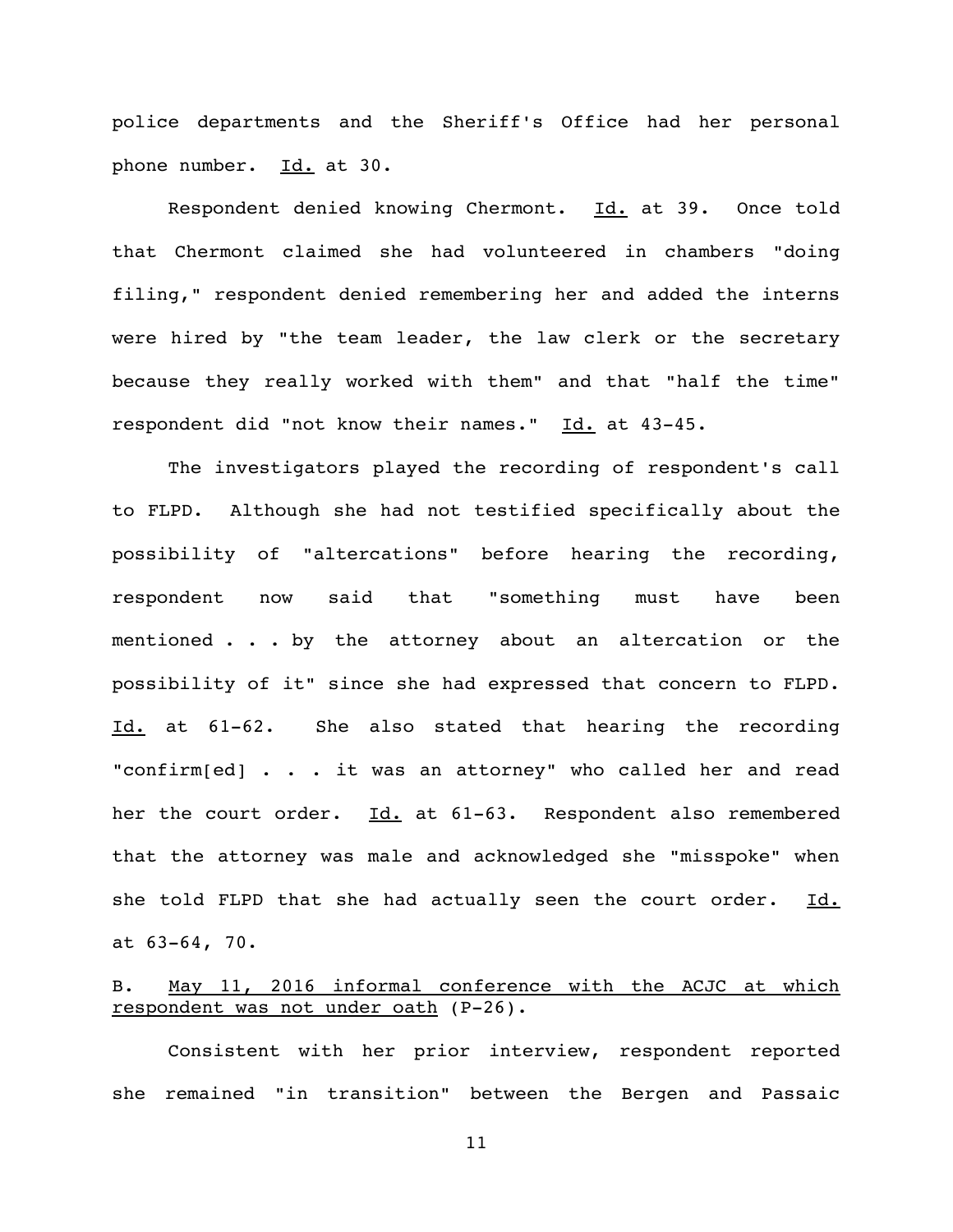Vicinages until May 11, 2015 (P-26 at 3-9). With respect to Chermont, respondent reiterated that she had "no personal relationship" with her, although she "wouldn't be surprised" if Chermont "may have been an intern of [hers]." Id. at 10-11.

Respondent again stated that a phone call from a male attorney triggered her May 9, 2015, call to FLPD, although she could not recall the attorney's name.  $Id.$  at 4-5, 14. She initially stated that the attorney "said this is the number that I got from the sheriff's department." Id. at 14. Later, respondent said that she "just assumed" the attorney got her phone number "from the local police department, from the sheriff's department or from the prosecutor's office." Id. at 22.

The attorney read an order to respondent, never saying it involved a pending matter in the Essex Vicinage, but "it was clear . . . that the mother needed to have custody" based upon the order. Id. at 5-6. Respondent noted the attorney "mentioned . . . there was some kind of altercation, there was problems with the child coming out from the home," and he was concerned about the child's well-being. Id. at 6, 18, 22.

Respondent initially said the attorney never told her about Chermont's visit to FLPD headquarters the night before.  $Id.$  at 5. She contradicted herself shortly thereafter: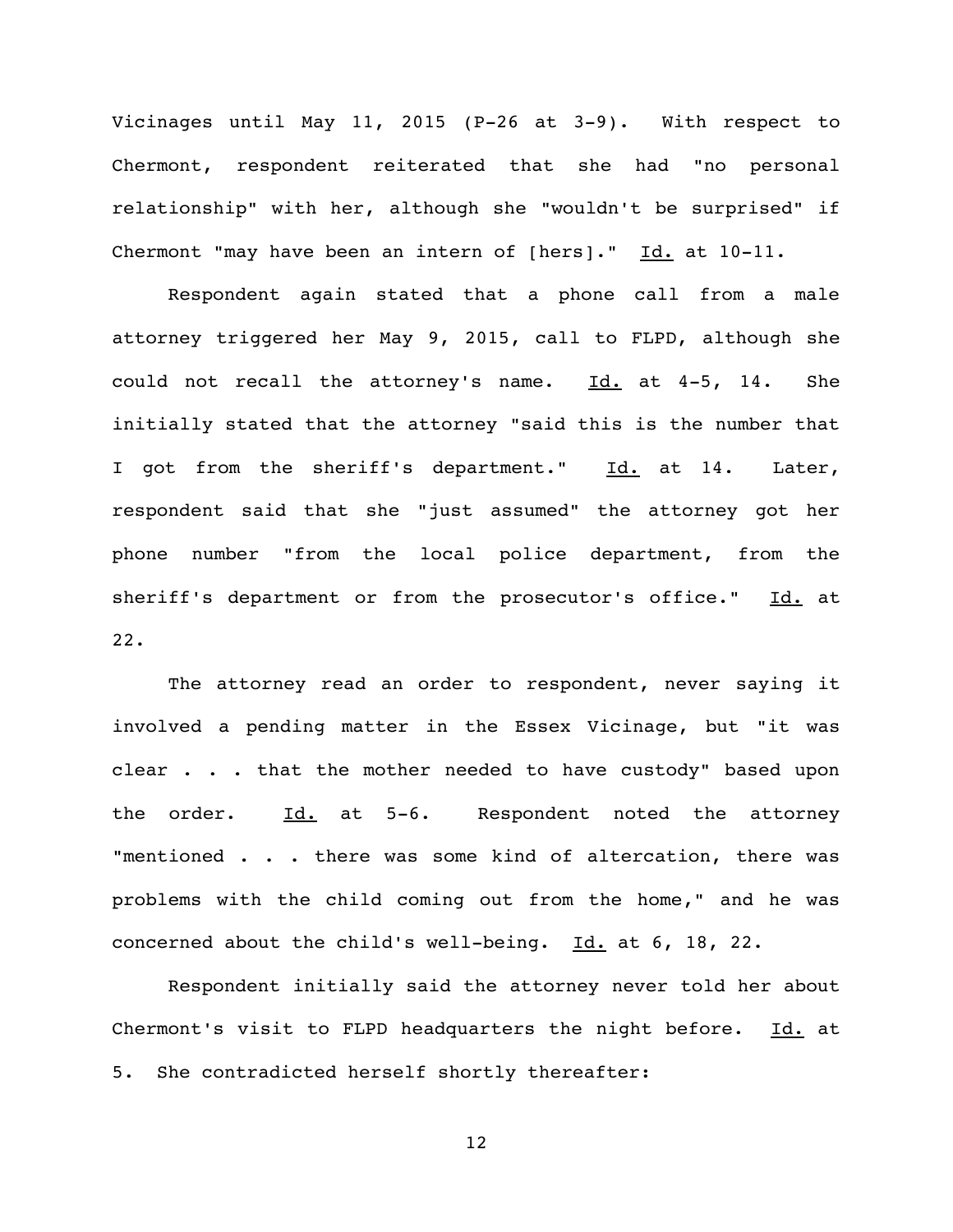But [the attorney] was explaining that . . . Chermont[] had already done that the day before on May 8th, and he said something about some kind of problem but he didn't say May 8th. I have now learned that it's May 8th, but at the time he was saying that the mother had already tried to do that. She had already resorted to the police.

Now I thought it meant all the same day, but now that I look at the police report it was the day before. So he said something about I'm getting involved because the mother already tried to get the police's help. The police would not help because they need confirmation, hence why I'm calling you. But all these little details that it was the day before, that it was Judge Casale, that's what I learned when I read the police report.

[Id. at 16-17.]

By taking the emergent call on May 9, 2015, respondent "thought [she] was just helping a fellow judge out" and "wanted to make sure that . . . if the custody order was going to be enforced that the child not be exposed to any violence." Id. at 6, 19.

## C. April 26, 2017 formal hearing under oath before the ACJC (P-27).

Although she was never designated the on-call emergent duty judge when she served as PJ, attorneys would call respondent directly in criminal matters to set bail, or on "domestic violence cases," or "if someone needed to leave the jail in order to attend a funeral" (P-27 at 15-16). Respondent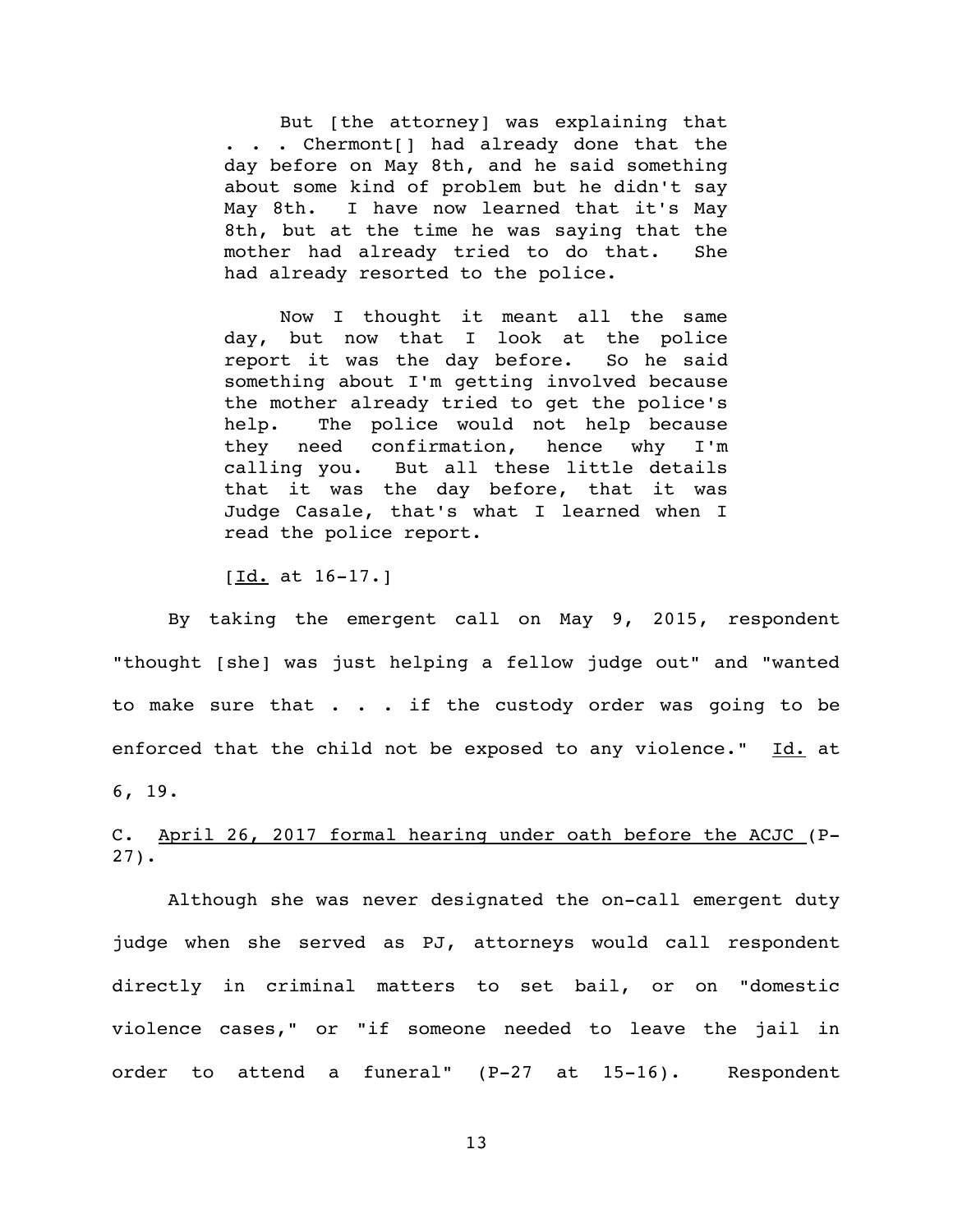acknowledged that she was not on the emergent duty schedule for the week of May 4-11, 2015, in the Essex, Bergen or Passaic Vicinages. Id. at 86-88.

Respondent claimed "the very, very first time that [she] heard intern and the word Chermont" was during her November 2015 interview with ACJC staff. Id. at 41. Respondent did not recall Chermont at all and denied speaking with "the mother of the child" on May 9, 2015.  $\underline{Id.}$  at 41, 121. She denied reviewing Chermont's intern application, referring her to the Judiciary, interviewing her for the position, or ever seeing her in the courtroom. Id. at 50, 129, 132. Respondent denied taking action on May 9, 2015, to help "a former intern." Id. at 51-52.

Respondent took notes during the May 9, 2015 call but threw them away because she did not realize she would need them and there was no place to store them in her Passaic Vicinage chambers (P-12;P-27 at 26, 56-57, 94, 126-27). She denied asking the caller what judge signed the order, where the case was venued, whether the caller "had tried another judge" before calling her, or how the caller obtained her phone number (P-27 at 29-30, 34). Respondent could not recall whether she asked who the parties were, but recalled being told "the child was in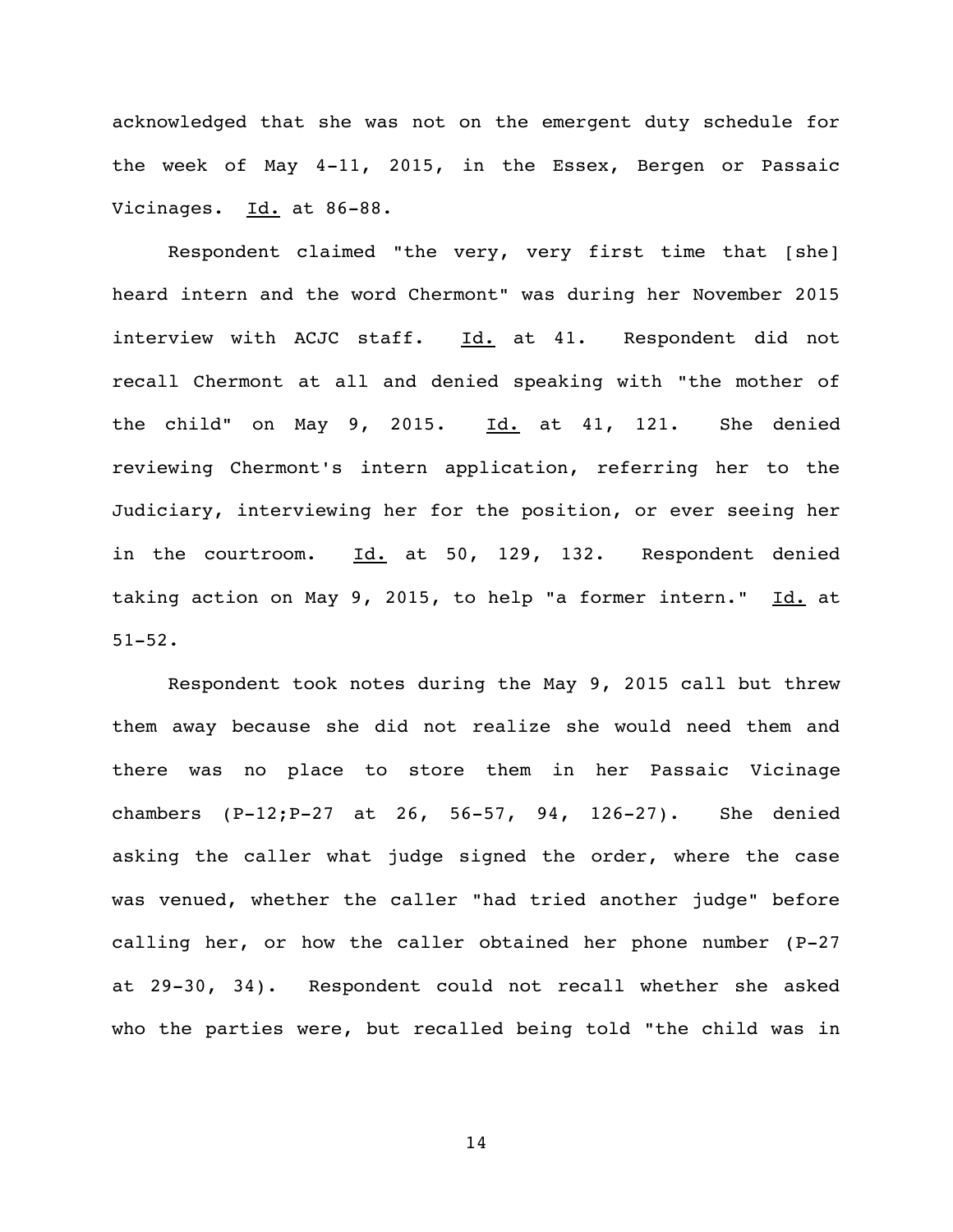Bergen County," which is why she handled the matter. Id. at 30-31, 39-40.

Although she acknowledged that the caller never made an "emergent application," respondent testified that she "ha[d] to tell [FLPD] that it [was] an emergent application because if they don't have the resources or the manpower to do it, they're entitled to tell me that and then I may have to take alternative action." Id. at 29, 115. Respondent also acknowledged that she never saw a court order before calling FLPD, but knew the caller read from one, "because we all know [how] court orders read." Id. at 8, 116.

Respondent believed the April 12, 2013, order was the one the caller read to her. When reminded that order granted Ferrer weekend parenting time, respondent said she "was concerned that the mother might go back there because she had not seen the child for the whole week and  $\ldots$  . the matter was escalating and . . . there was a potential for violence." Id. at 63. Despite having reviewed all the orders in the Ferrer/Chermont matrimonial file, respondent continued to display confusion over the parenting time schedule in effect on May 9, 2015. Id. at 104.

For the first time, and after hearing Chermont's testimony before the ACJC, respondent claimed the attorney relayed text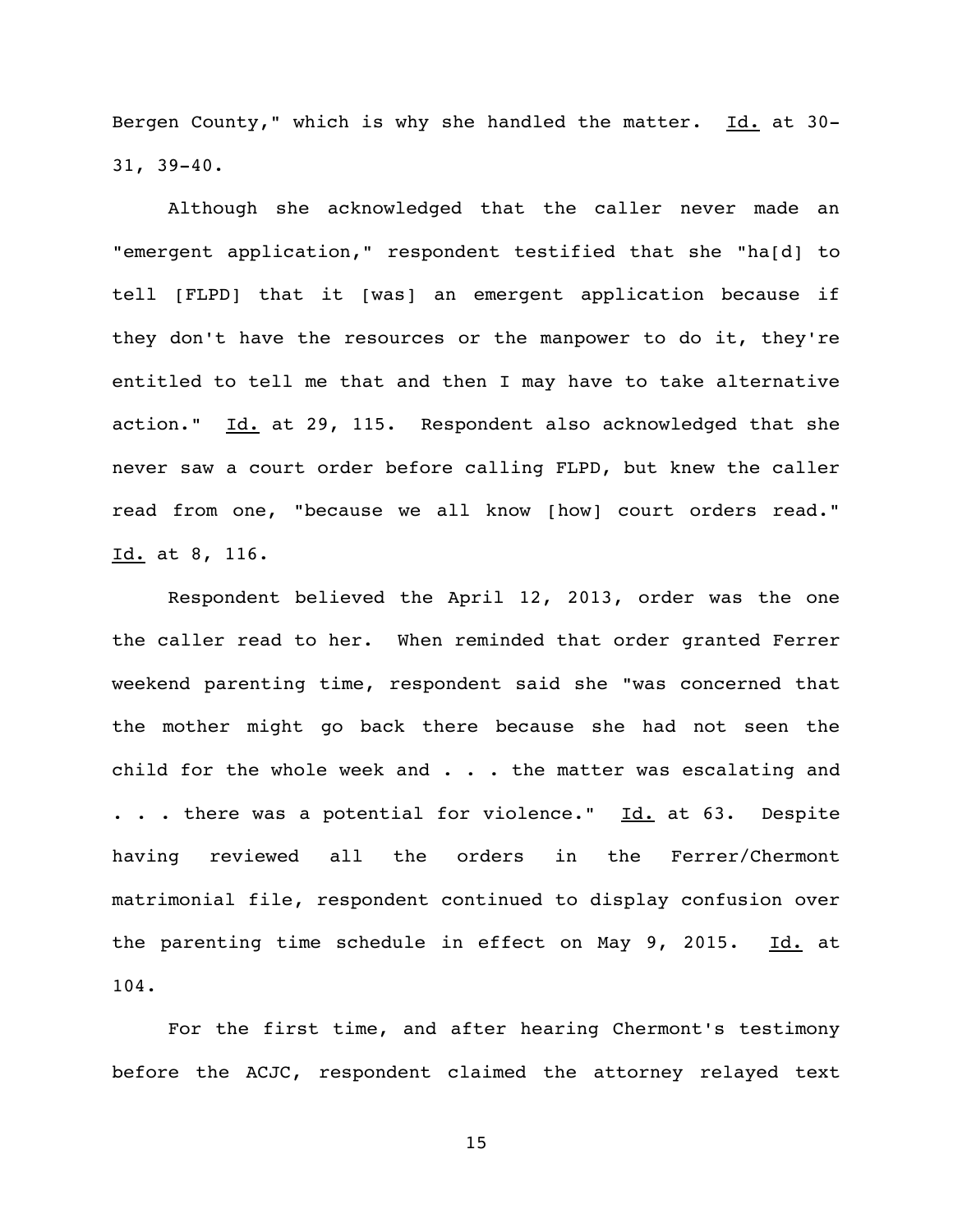messages to her during the incoming May 9, 2015, call. Id. at 27-28, 35, 103-04. She explained why they supported her directive to FLPD to assist the mother with obtaining weekend parenting time:

> . . . I can't remember exactly what the text messages said, but it was the text messages I recall is what confirmed for me that the child had been with the father the weekend of May 1st, May 2nd, and May 3rd. So according to the court order, he should have returned the child that Monday on May 4th to school, but he didn't. And now it was going into a second consecutive weekend that he was going to have the child. And according to the court order, he only gets the child for a whole week or during the week, Monday through Friday, in the summertime. But during the school year he only gets the child every other weekend.

 $[Id. at 27-28.]$ 

Respondent testified she "remember[ed] specifically that the child . . . had been removed from the school for a whole week," which raised concerns in her mind about domestic violence between the parties.  $Id.$  at 8-9. Given respondent's domestic violence training, this fact constituted a "red alert." Id. at 9.

Despite her earlier emphasis on enforcement of the parenting time terms contained in another judge's order, respondent now emphasized that the situation "wasn't about the custody" at all but "about the fact that the child was taken,"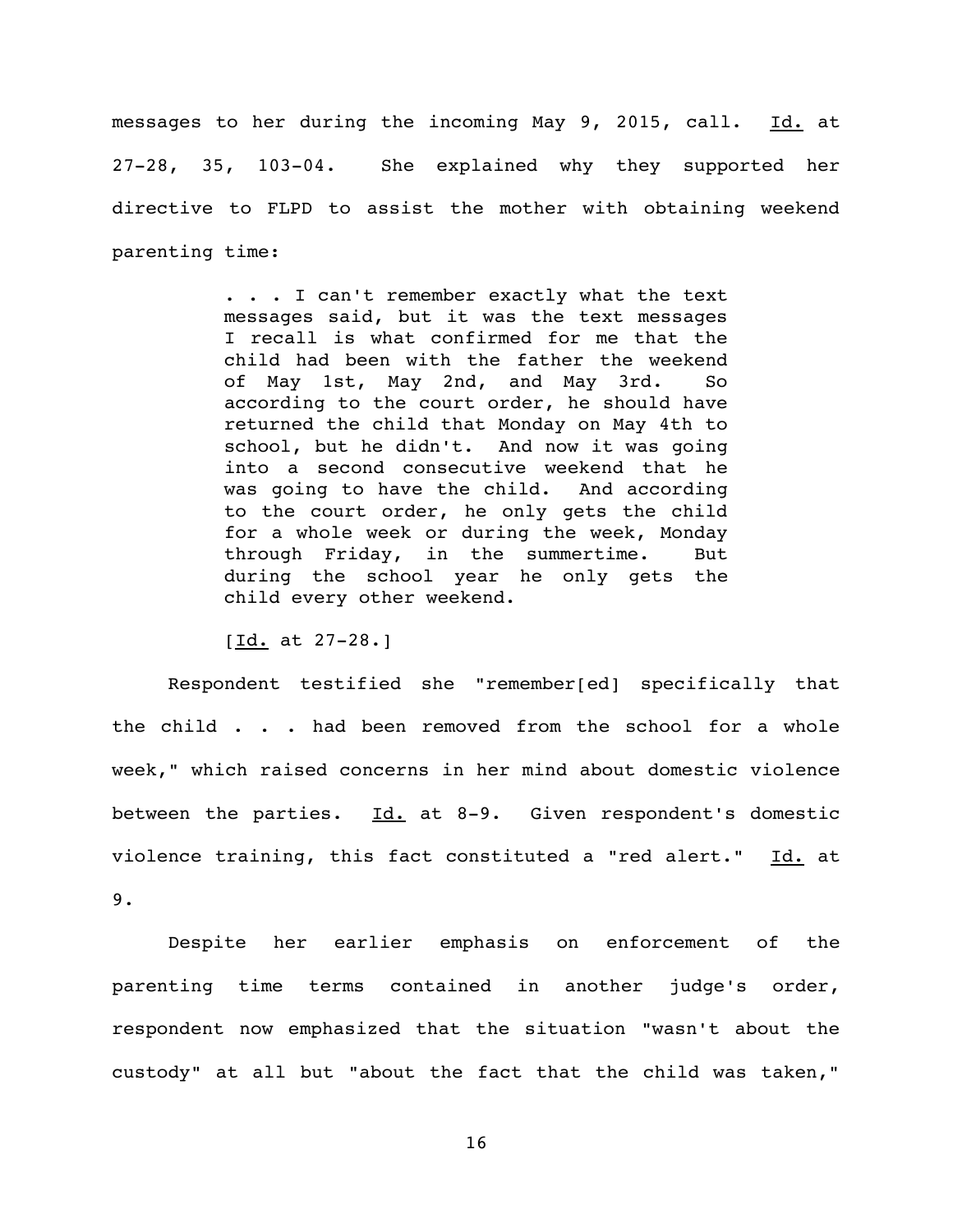that the mother "didn't know where the child was for this whole week," and that he was "not in school."  $Id.$  at 28-29, 108, 137. Respondent defended her call to FLPD by explaining that "whatever [she] sensed based on all the information that [she] received in that phone call turned out to be correct," given the parties' contentious relationship. Id. at 10, 92-93, 97-98. Respondent claimed her intervention on May 9, 2015, was warranted under the Prevention of Domestic Violence Act (PDVA), N.J.S.A. 2C:25-17 to -35, because "the judge has the responsibility to act . . . to ensure the safety of everyone and that's what I was doing" (P-27 at 11).

Respondent testified that after she called FLPD, she made "a one minute call back to that particular number that had called [her]," to tell the attorney to have his client meet with Ferraro. Id. at 109. Whoever the attorney was, he answered her call. Ibid. After that, respondent never spoke to anyone about her call to FLPD until August 2015 when Judge Caposela asked to speak with her. Id. at 52-53.

## Respondent's Misrepresentations to FLPD

The evidence proves beyond a reasonable doubt that contrary to her representations to Sergeant Ferraro, respondent's official duties as a Superior Court judge in the Bergen Vicinage ceased prior to May 9, 2015. Whether she had finished moving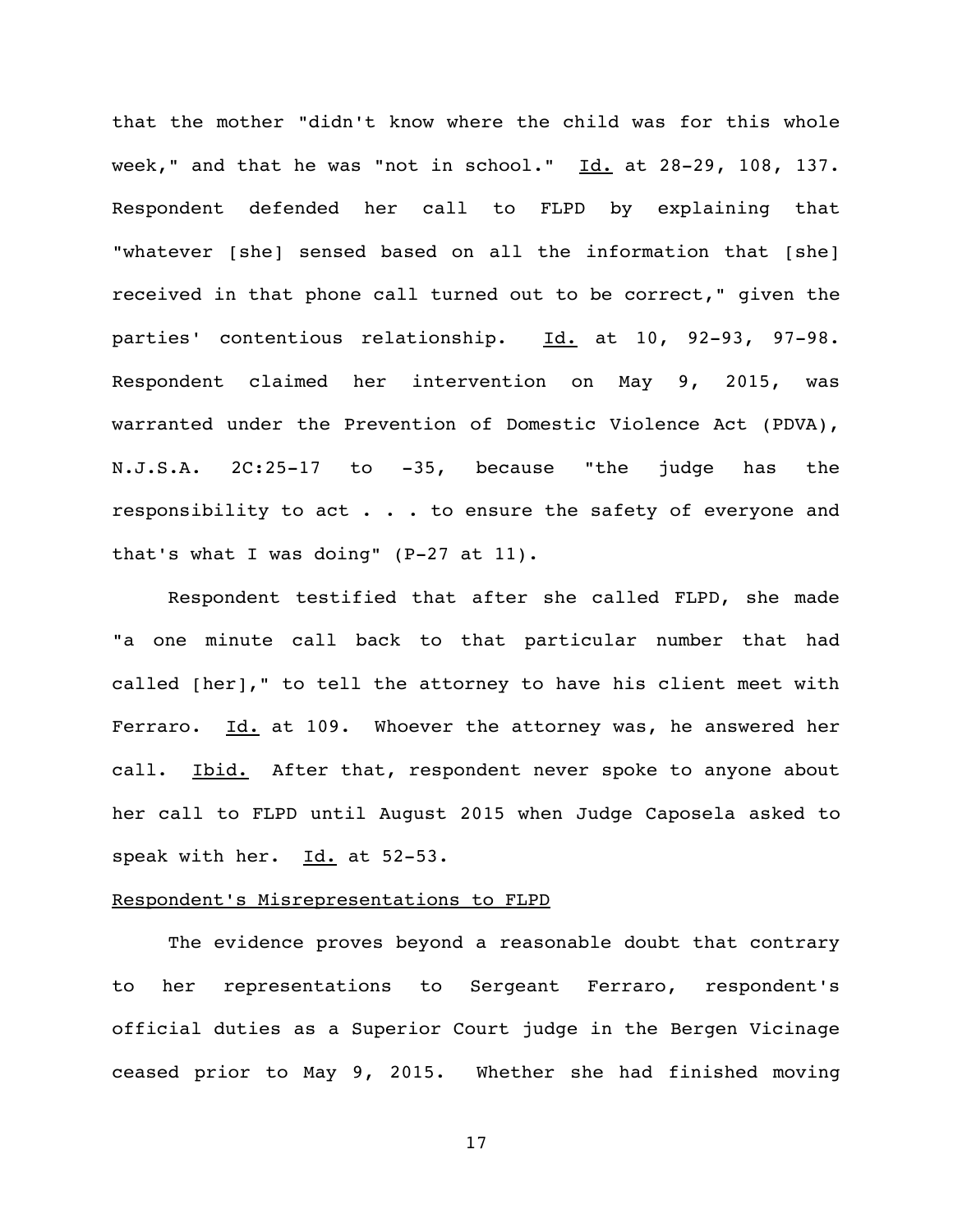all personal items from her chambers in Bergen County by that date is irrelevant. The evidence reveals that respondent was performing her judicial duties in the Passaic Vicinage on May 8, 2015. There is no reasonable basis for her belief that she continued to have an overriding judicial responsibility to intercede in a case from another vicinage.

It is also clear beyond a reasonable doubt that respondent was not on emergent duty on May 9, 2015 (P-7;P-8). Although respondent's personal cell phone number was available to prosecutors, defense counsel and court staff during her tenure as Criminal PJ in the Bergen Vicinage, (see 1T172-1T176;4T84-4T85;4T109;4T127;5T6;5T17;6T9), there is no evidence that any attorney or court personnel ever called respondent on an emergent Family Part matter, or that respondent ever dealt with a child custody/parenting time dispute before in her judicial tenure. Moreover, respondent's conduct was inconsistent with the procedures outlined in the Emergent Duty Manual for the Family Part (P-6;3T16-3T17).

Respondent admitted that contrary to what she told FLPD, she never saw a court order at all, much less one granting Chermont parenting time for the May 8-10, 2015 weekend. Additionally, there was never an "emergent application," the procedure by which any emergent request must be made and with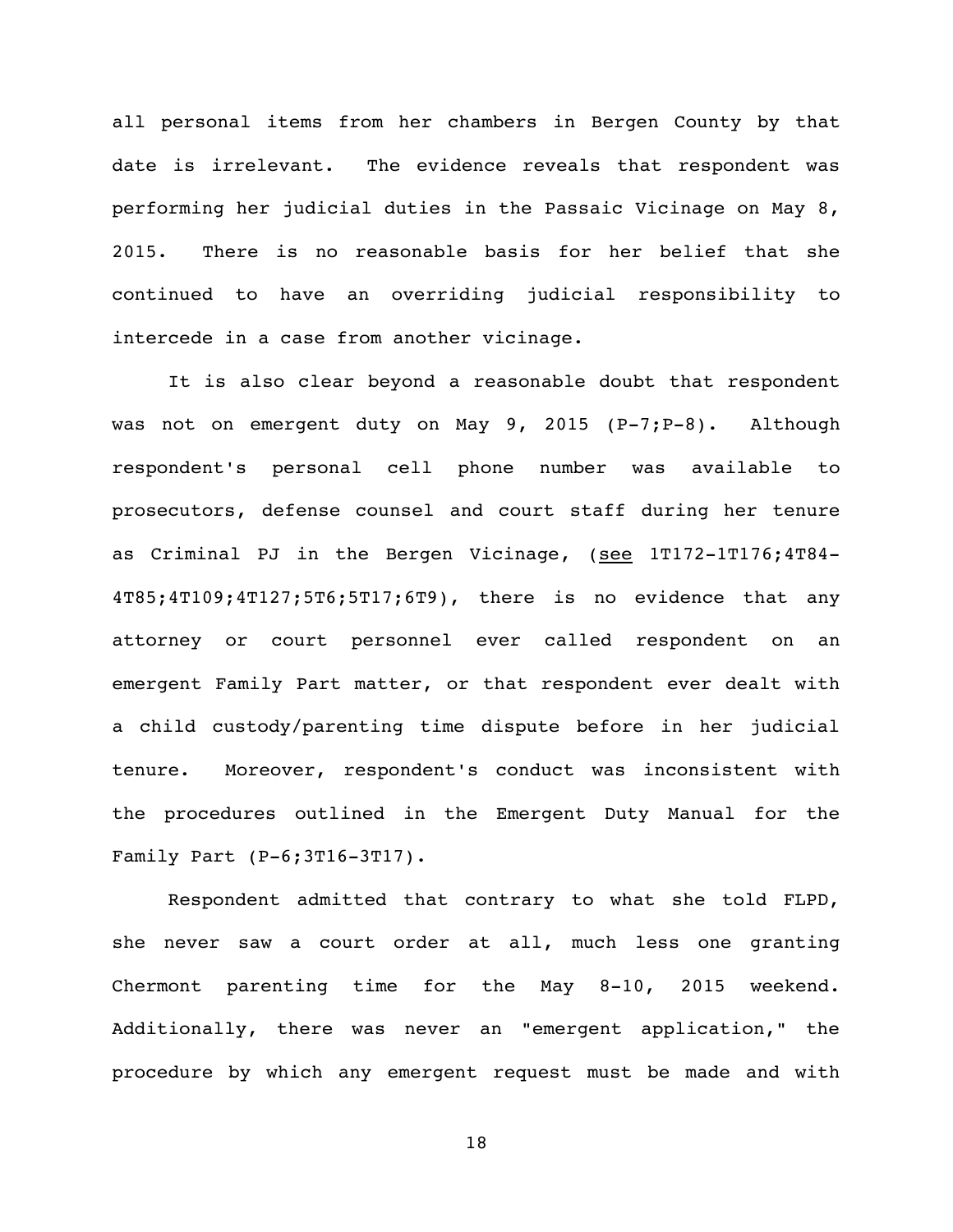which every Superior Court judge is or should be familiar (3T17-3T19;P-6).

### Respondent's Relationship with Vivianne Chermont

The evidence demonstrates beyond a reasonable doubt that, despite repeated denials to the ACJC, respondent knew Chermont, who served as an intern in the Bergen Vicinage Criminal Division from February 14, 2014, to sometime in May 2014. Chermont's intern application and related paperwork demonstrates respondent referred her to the judiciary, and the Vicinage Human Resources Division specifically assigned her to respondent (P-9).

Respondent produced a number of witnesses who could not recall ever seeing Chermont inside respondent's frenetically paced courtroom, in chambers, or ever saw respondent speaking to Chermont. Simoldini, as well as respondent's law clerk and court clerk from 2014, did not recall Chermont (1T126;3T65; 4T72).

Chermont, however, was unlike most of the interns working in the courthouse who were of high school or college age. (1T125;4T68). She had finished high school in 1998, graduated from a law school in Brazil in 2005, and worked for a law firm in New Jersey in 2013 (P-9). Three Bergen County Sheriff's Officers specifically recall seeing Chermont in respondent's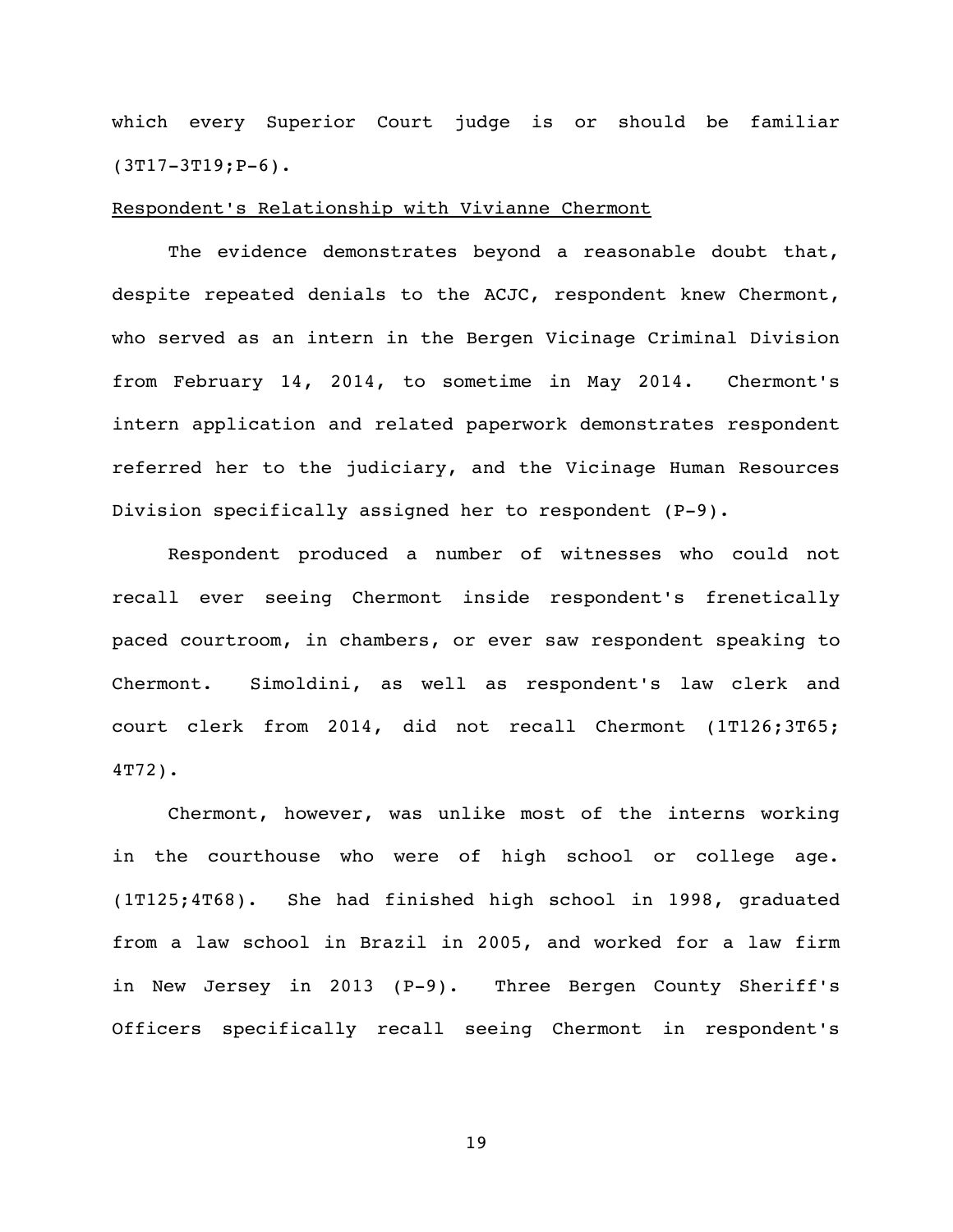courtroom during her very brief internship (2T43-2T44;2T59- 2T61;2T63-2T64).

However equivocal the testimony about Chermont's presence in the courtroom may have been, other evidence not only confirmed respondent's ongoing contact with Chermont after her internship, but also demonstrated respondent's version of the events of May 9, 2015, was a complete fabrication.

#### The Phone Records

During her testimony at the formal hearing before the ACJC, respondent said she did not recognize the number that appeared on her cell phone when she received the call from the attorney on the morning of May 9, 2015 (P-27 at 101). The Committee requested respondent provide her "telephone records for the telephone" on which she had received the May 9, 2015 call that prompted respondent's call to FLPD (P-13). Respondent objected, claiming she did not recall which phone she had used (P-14). Respondent also told the ACJC its request was an invasion of her privacy, and the Committee should contact the "litigants and request . . . they produce" information about the attorney that had called her, and which phone he had used. Ibid. The ACJC nevertheless renewed its request (P-15).

Respondent provided the ACJC with a redacted, cropped copy of phone records from her cell phone facility for the morning of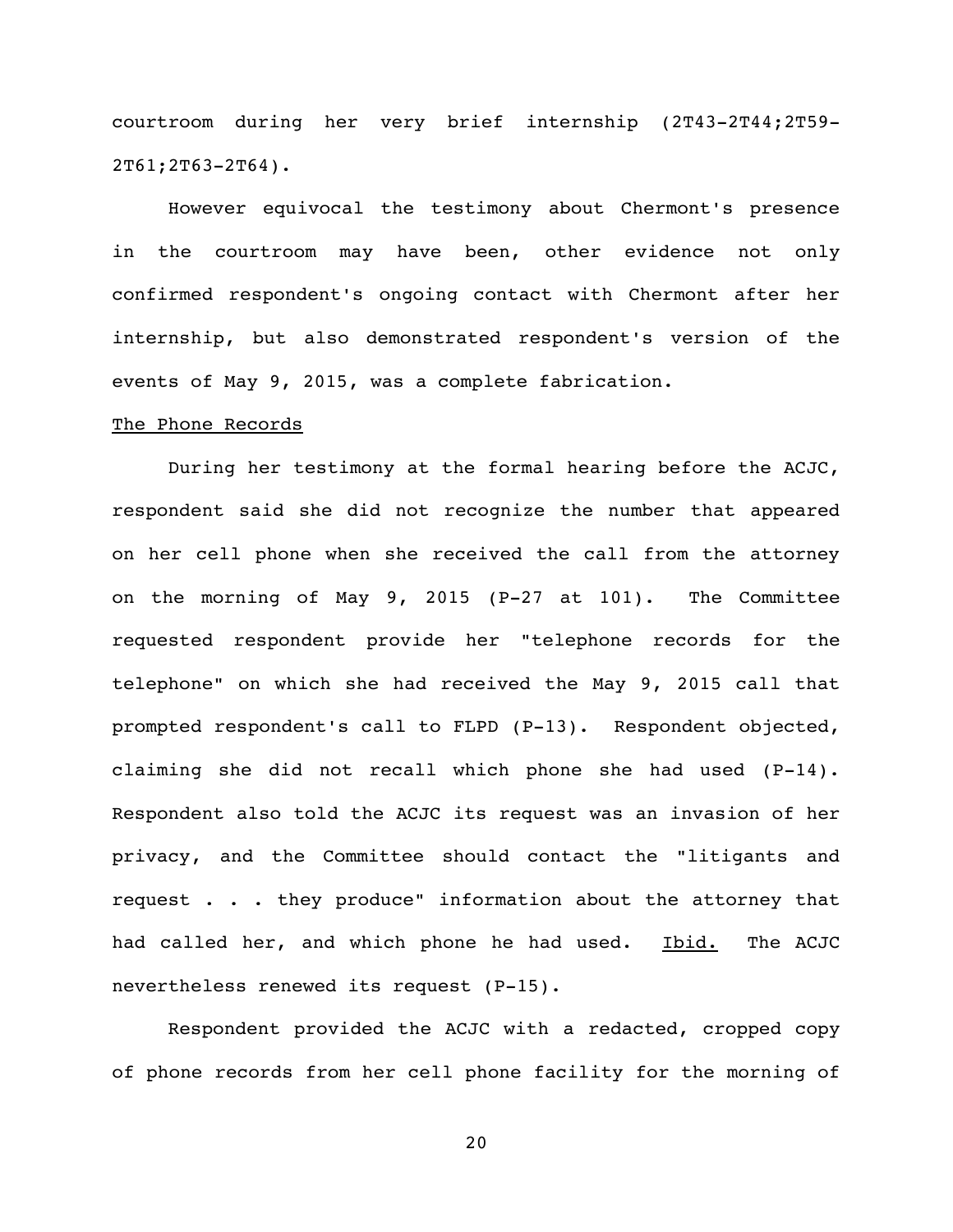May 9, 2015 (P-16). The list included four phone numbers, with only the time of day and duration of the call; it did not indicate whether the calls were incoming or outgoing. Ibid. Respondent told the ACJC that she did not recognize the numbers associated with the four entries, "so the[y] must be the calls." Ibid. Three of the entries were for Chermont's cell phone.

At the formal hearing, one of the Committee members asked respondent whether the four calls were incoming or outgoing (P-27 at 112). After some discussion, respondent's attorney asked her directly: "You got a phone call from someone that initiated your call to the police isn't that right, as opposed to you calling someone." Id. at 114. Respondent answered: "Right." Ibid. On July 1, 2016, about a month after she produced the heavily redacted phone records, respondent sent the ACJC an email asking "if [it was] able to find out who the male attorney was that called [her]" (R-27).

Prior to the hearing before this panel, the Attorney General subpoenaed Chermont's phone records for the months of January through May 2015 (P-33). They revealed twenty-four text messages and incoming or outgoing phone calls between Chermont's phone and respondent's cell phone between February 2, and May 9, 2015 (P-33A). One incoming call to Chermont's phone on February 25, 2015, lasted fifty minutes. Ibid.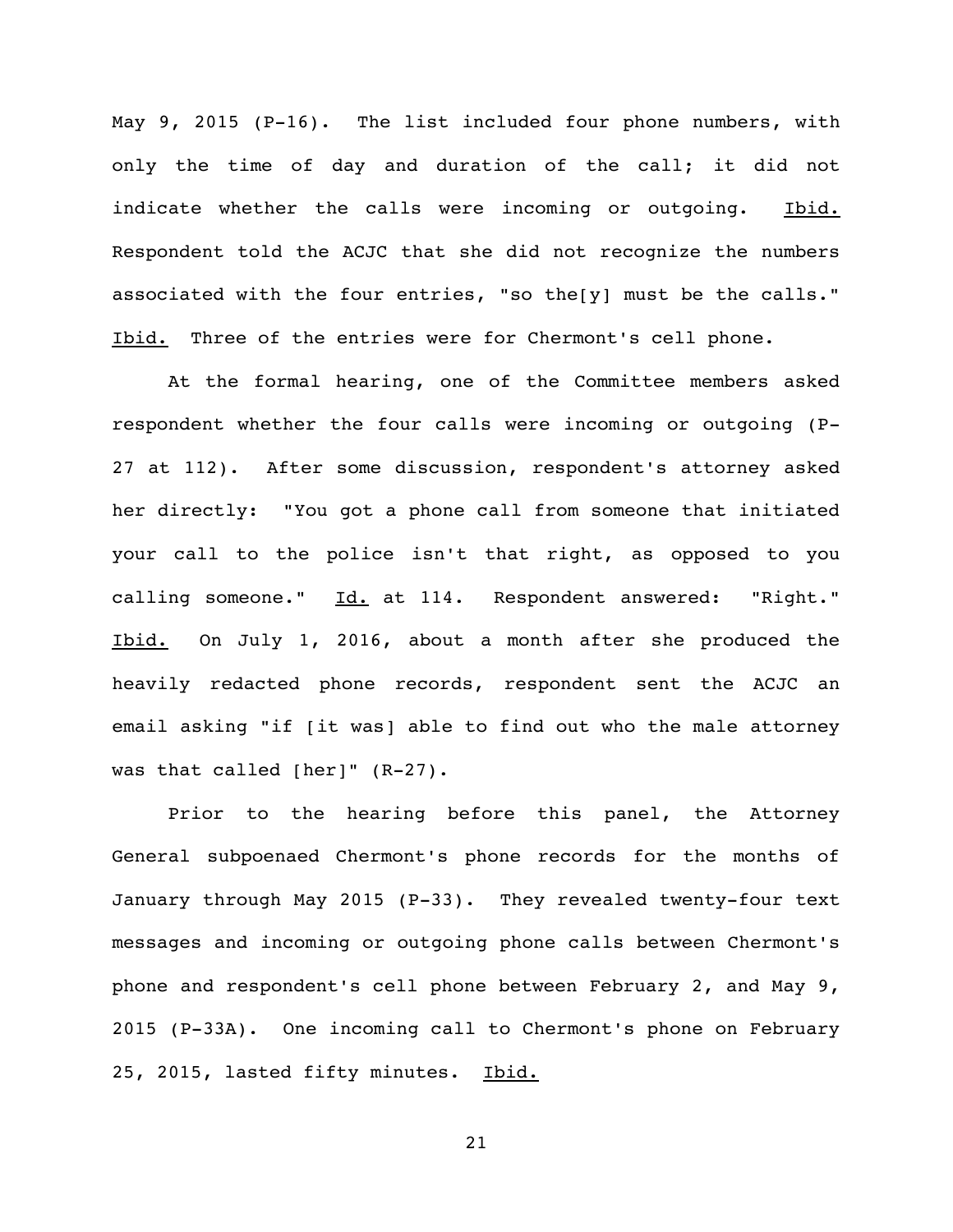Critically, in the evening of May 8, 2015, Chermont first texted respondent at 5:47 p.m., and then made a call to her cell phone at 8:45 p.m., less than fifteen minutes after Chermont's unsuccessful attempt to have FLPD help her remove E.F. from his grandmother's home (P-10;P-33A). More importantly, there were no outgoing calls from Chermont's phone to respondent's phone on the morning of May 9, 2015, but rather only four *incoming* calls to Chermont's phone from respondent's phone: 8:38 a.m. (one minute); 8:39 a.m. (nine minutes); 8:53 a.m. (one minute); and 11:44 a.m. (three minutes) (P-33;P-33A). Respondent called FLPD at 8:50 a.m. (P-17).

Prior to the hearing before this panel, respondent voluntarily produced copies of her cell phone bills for the same months. For the morning of May 9, 2015, they revealed a phone call to her voicemail at 8:36 a.m., followed by three phone calls to Chermont's phone between 8:38 a.m. and 8:53 a.m., coinciding with those on Chermont's bill (P-28). The 11:44 a.m. call, however, did not appear on the bills respondent voluntarily produced.

The Attorney General subpoenaed respondent's phone bills directly from the service provider, Verizon (P-36). The bill for the morning of May 9, 2015, reveals the 11:44 a.m. phone call from respondent to Chermont. Ibid. When one compares the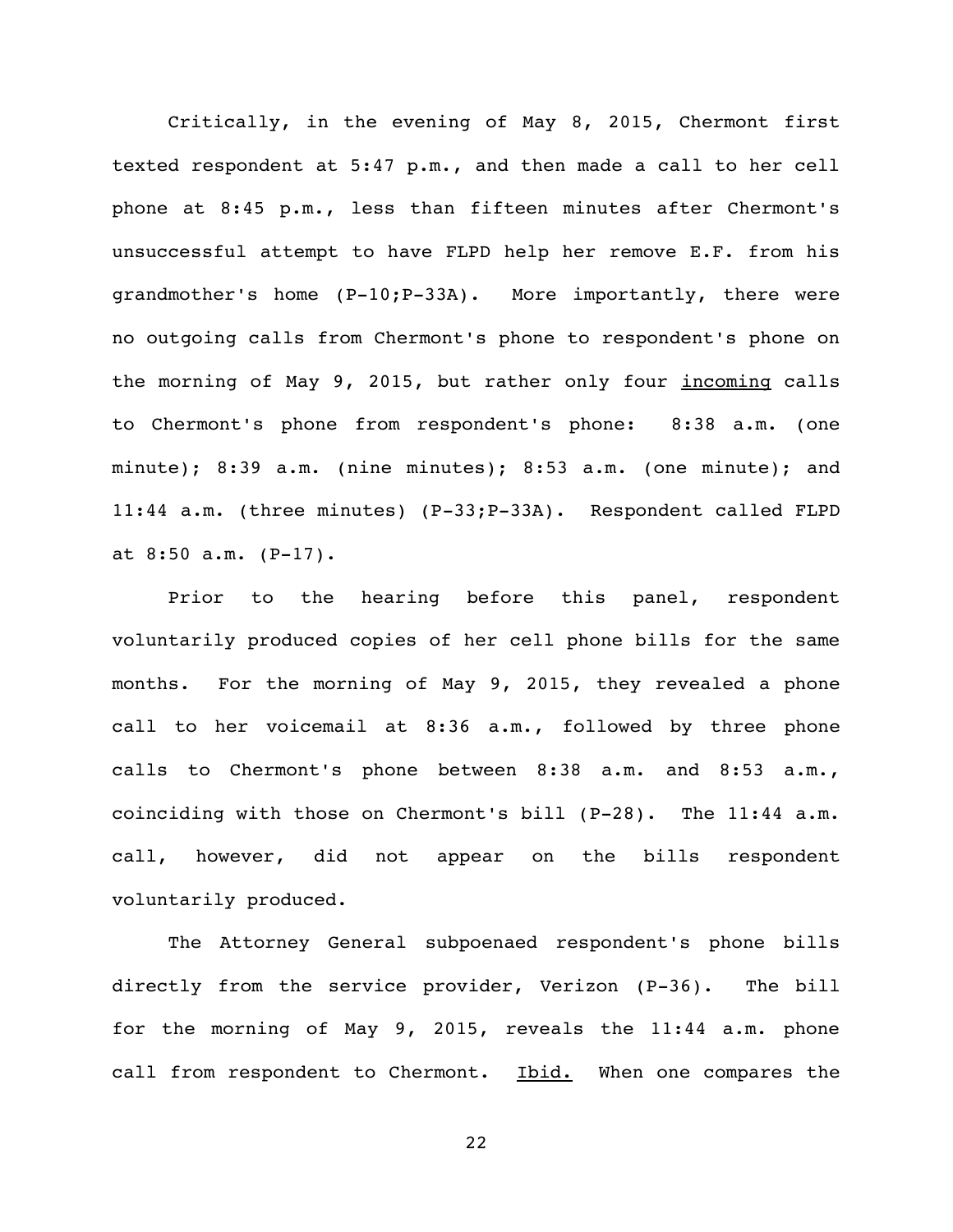subpoenaed Verizon record with the one respondent voluntarily produced, it is obvious that some alteration occurred in the voluntarily produced bill. Instead of the 11:44 a.m. call to Chermont, the voluntarily produced bill contains an 11:47 a.m. call to another number; the time of the call stands out boldly from other calls on the page (P-28).

In summary, the phone records prove beyond any doubt that far from being strangers, Chermont and respondent were in frequent communication during the months leading up to respondent's May 9, 2015 call to FLPD. More significantly, the phone records lead to the inescapable conclusion that respondent never received a call from an "attorney," whose "emergent application" implied there was a potential "altercation" between two parents that might harm a young child. The false statements respondent made to FLPD Sergeant Ferraro on May 9, 2015, induced police to act on behalf of her former intern. Respondent repeated those false assertions, in one form or another, at every opportunity before the ACJC.

Indeed, before this panel, respondent continued to imply through the testimony of others that: her receipt of a phone call on a Saturday morning about an emergent situation was neither unexpected nor unusual; there was nothing extraordinary about an attorney calling her directly because many people had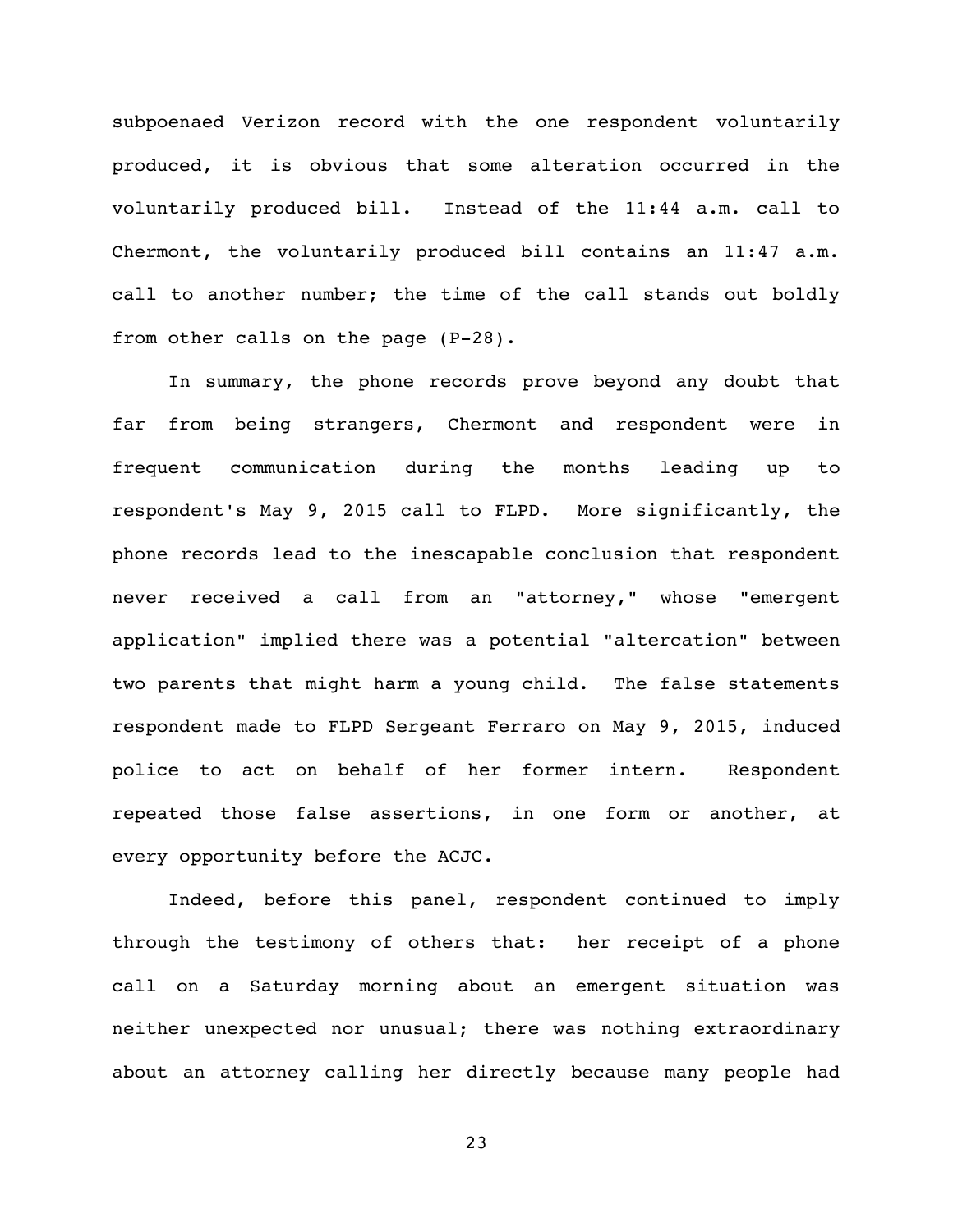her private cell phone number; her judicial duties in the Bergen Vicinage continued because she was "in transition"; and her concern about E.F.'s safety motivated her call to FLPD. The evidence demonstrates beyond a reasonable doubt that these assertions are pernicious extensions of a false predicate, because respondent never received any phone call from an "attorney," or anyone else, regarding a threat to E.F.'s safety on Saturday morning, May 9, 2015.

#### II. LEGAL CONCLUSIONS

"Every judge is duty bound to abide by and enforce the standards in the Code of Judicial Conduct." In re DiLeo, 216 N.J. 449, 467 (2014) (citing R. 1:18). "While judges are expected to adhere to the Code, every breach 'does not mean . . . that judicial misconduct has occurred, or that discipline . . . is appropriate.'"  $Id.$  at 468 (quoting In re Alvino, 100 N.J. 92, 96 (1985)). Rather, "there are two determinations to be made in connection with the imposition of judicial discipline," namely, whether there has been a proven violation of the Code and whether that violation "amount[s] to unethical behavior warranting discipline." Ibid. (citations omitted). "[D]isciplinary power is ordinarily reserved for conduct that 'is marked with moral turpitude and thus reveals a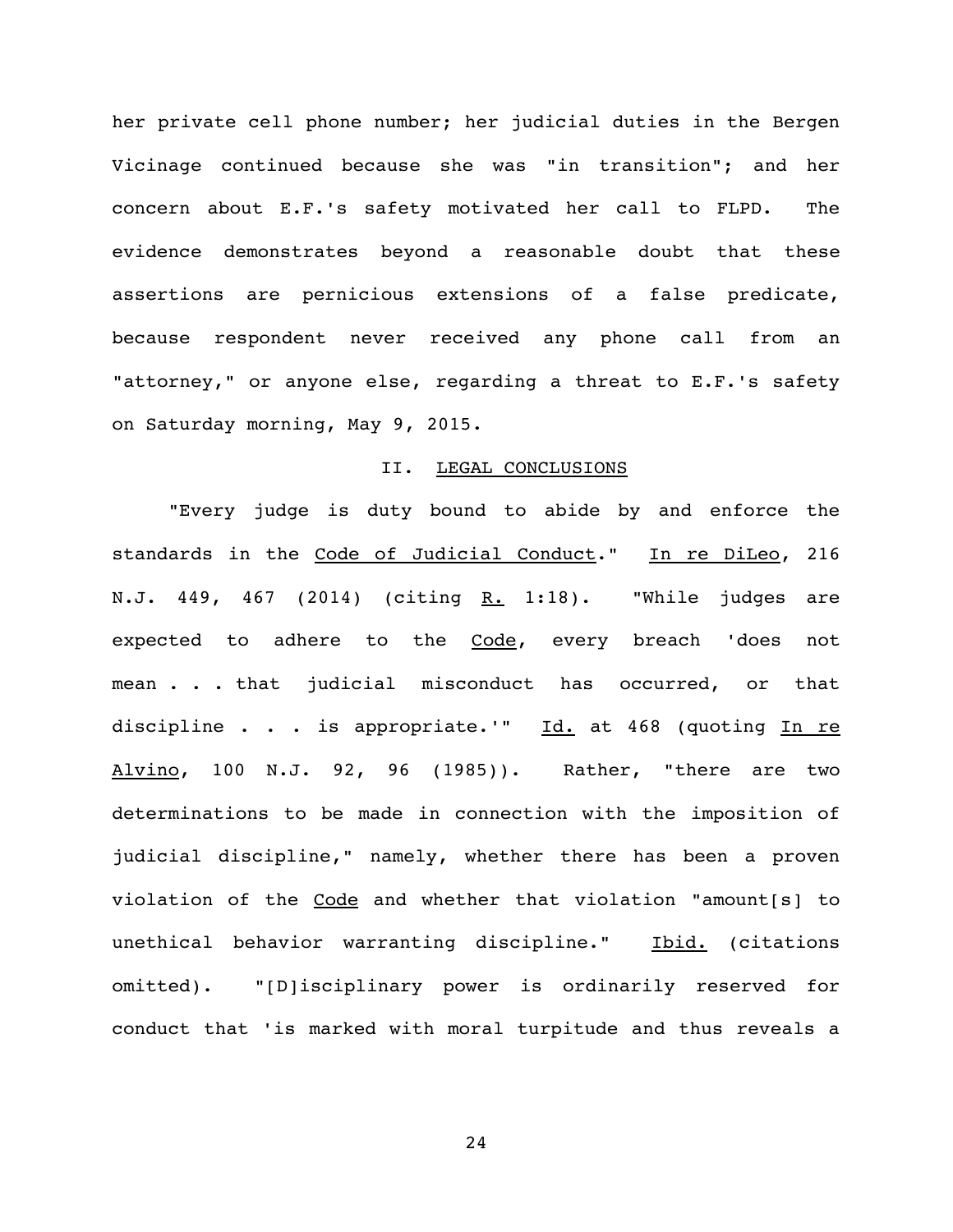shortage in integrity and character.'" In re Seaman, 133 N.J. 67, 97 (1993) (quoting In re Mattera, 34 N.J. 259, 270 (1961)).

Revisions to the Code took effect on September 1, 2016, i.e., after respondent's alleged misconduct, but prior to the formal hearing before the ACJC and issuance of the Presentment. Retired Justice Virginia A. Long, the principal author of the Presentment, noted the revisions made "no substantive changes . . . to Canons 1 and 2" of the Code, ACJC Presentment, at 3 n.1, and respondent did not argue before the ACJC or this panel that the current provisions of the Code should not apply. We therefore consider whether the factual findings demonstrate beyond a reasonable doubt that respondent's conduct violated Canon 1, Rule 1.1, and Canon 2, Rules 2.1 and 2.3(A).

Canon 1 is "the bedrock principle" of the judiciary. DeNike v. Cupo, 196 N.J. 502, 514 (2008). It states: "An independent and impartial judiciary is indispensable to justice. A judge therefore shall uphold and should promote the independence, integrity and impartiality of the Judiciary." "To achieve that aim," In re Reddin, 221 N.J. 221, 227 (2015), Rule 1.1 provides:

> A judge shall participate in establishing, maintaining and enforcing, and shall personally observe, high standards of conduct so that the integrity, impartiality and independence of the judiciary is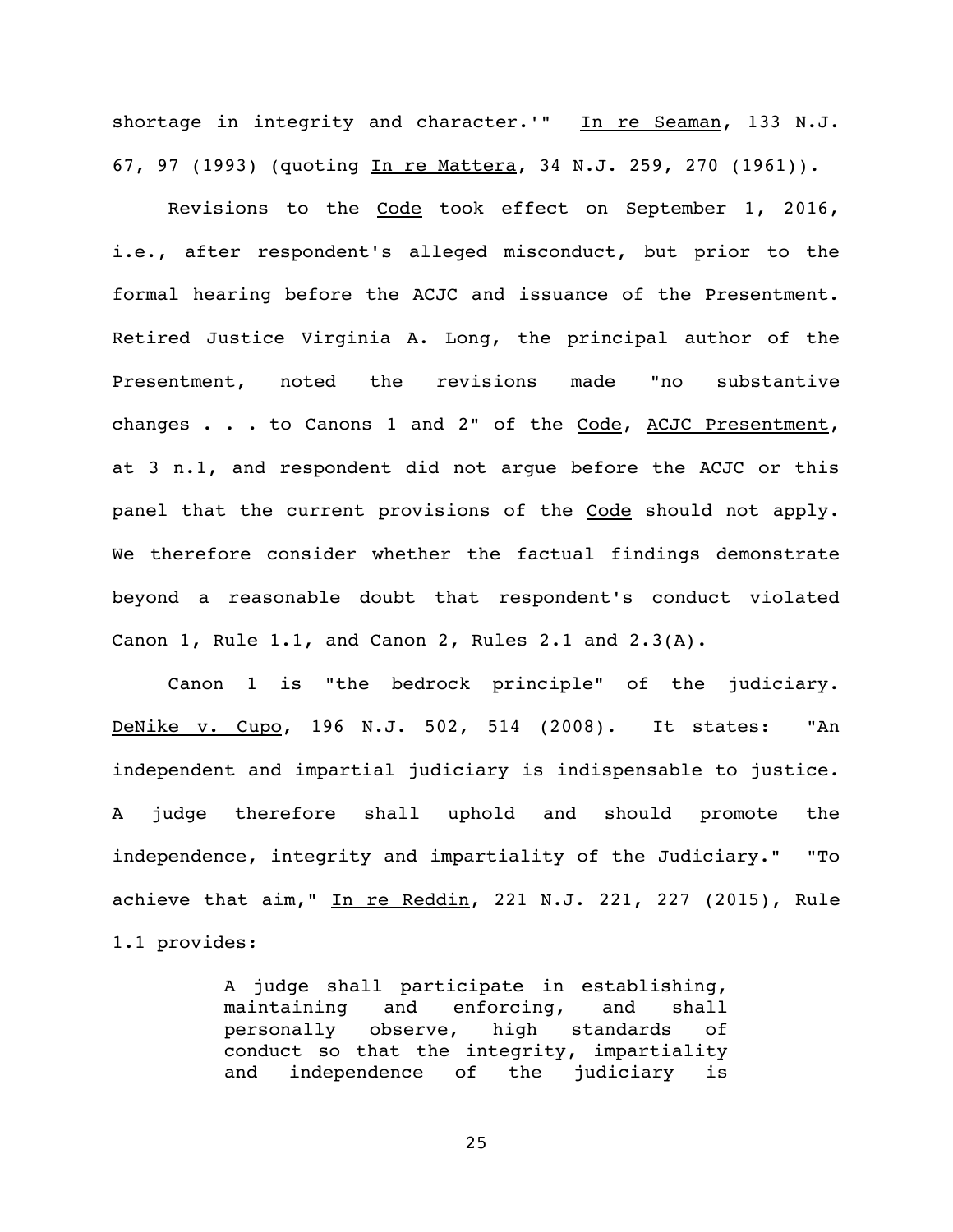preserved. This Code shall be construed and applied to further these objectives.

See also R. 1:18 ("It shall be the duty of every judge to abide by and to enforce the provisions of the Rules of Professional Conduct, [and] the Code of Judicial Conduct . . . .").

Canon 2 of the Code obligates a judge to "avoid impropriety and the appearance of impropriety." Rule 2.1 states: "A judge shall act at all times in a manner that promotes public confidence in the independence, integrity and impartiality of the judiciary, and shall avoid impropriety and the appearance of impropriety." "[I]rresponsible or improper conduct by judges" erodes public confidence in our judiciary. Code, Cmt. 1 on Canon 2, Rule 2.1. "Actual impropriety is conduct that reflects adversely on the honesty, impartiality, temperament or fitness to serve as a judge." Code, Cmt. 2 on Canon 2, Rule 2.1.

The Court has noted, "awesome power is bestowed upon a judge on the condition that the judge not abuse or misuse it to further a personal objective such as a vendetta or to help a friend." In re Samay, 166 N.J. 25, 43 (2001). That principle finds voice in Canon 2, Rule 2.3(A), which provides: "A judge shall not lend the prestige of judicial office to advance the personal or economic interests of the judge or others, or allow others to do so."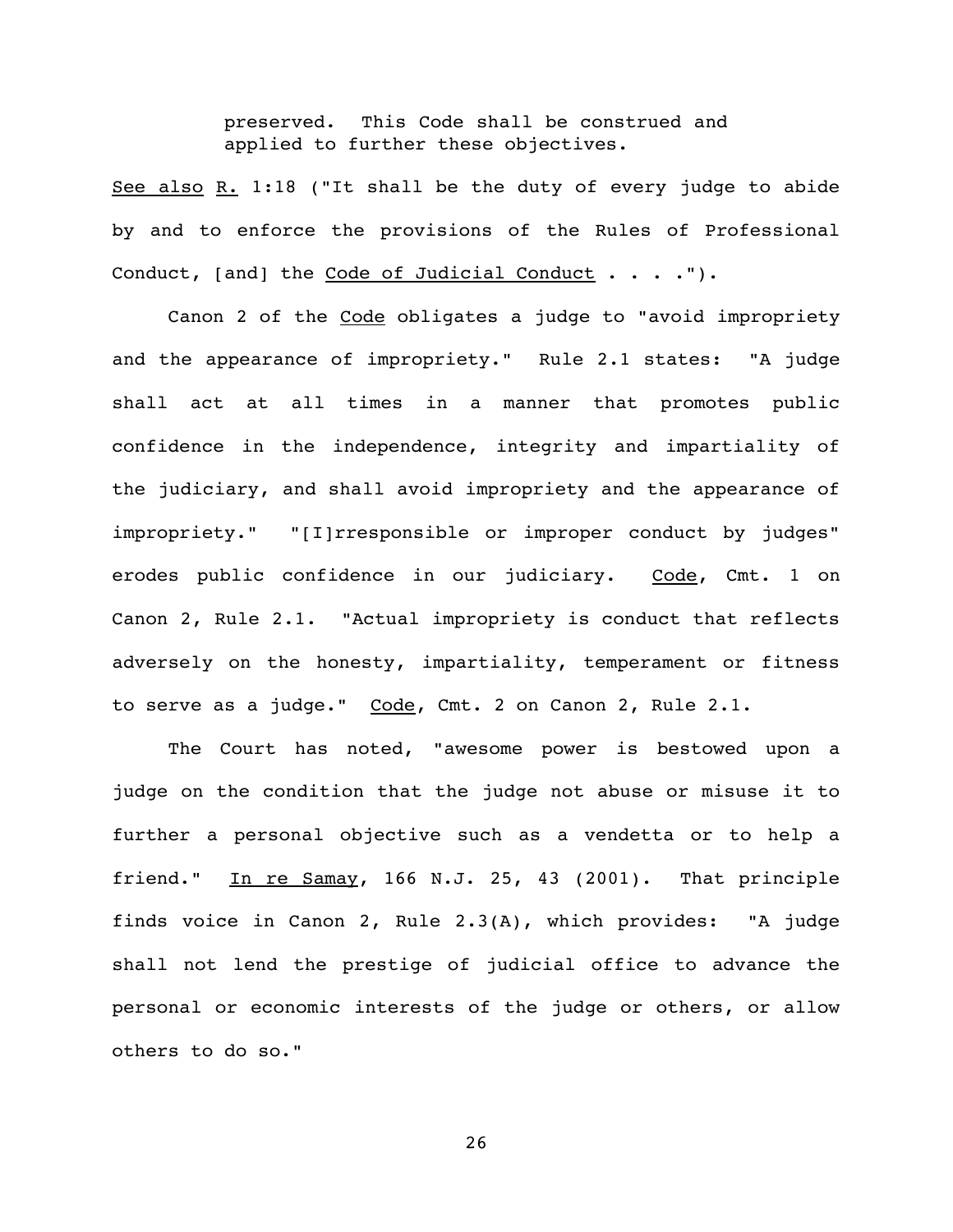The complaint before the ACJC alleged that respondent violated these Canons and Rules by making material misrepresentations to FLPD, and by using her judicial office to influence FLPD to act on behalf of Chermont. We must decide whether the facts prove respondent violated these provisions of the Code beyond a reasonable doubt. N.J.S.A. 2B:2A-9. See  $Samay$ , 166 N.J. at 31 (defining "[r]easonable doubt . . . as 'an honest and reasonable uncertainty  $\cdots$  about  $\cdots$  guilt  $\cdots$ after . . . full and impartial consideration [of] all of the evidence  $\ldots$  . . It is a doubt that a reasonable person hearing the same evidence would have'") (quoting **State v. Medina,** 147 N.J. 43, 61 (1996)). See also Model Jury Charges (Criminal), "Criminal Final Charge" at 2 (rev. May 12, 2014) (citing same definition).

Respondent's misrepresentations to FLPD were numerous and, in at least one instance, admitted. Although respondent told Sergeant Ferraro that she had seen the court order providing parenting time to Chermont for the weekend of May 8-10, 2015, after initiation of these disciplinary proceedings, respondent admitted she "misspoke" by claiming she saw the order. Respondent told Ferraro that she had received a phone call from an attorney who had filed an emergent application. However, respondent never received a phone call from an attorney, nor was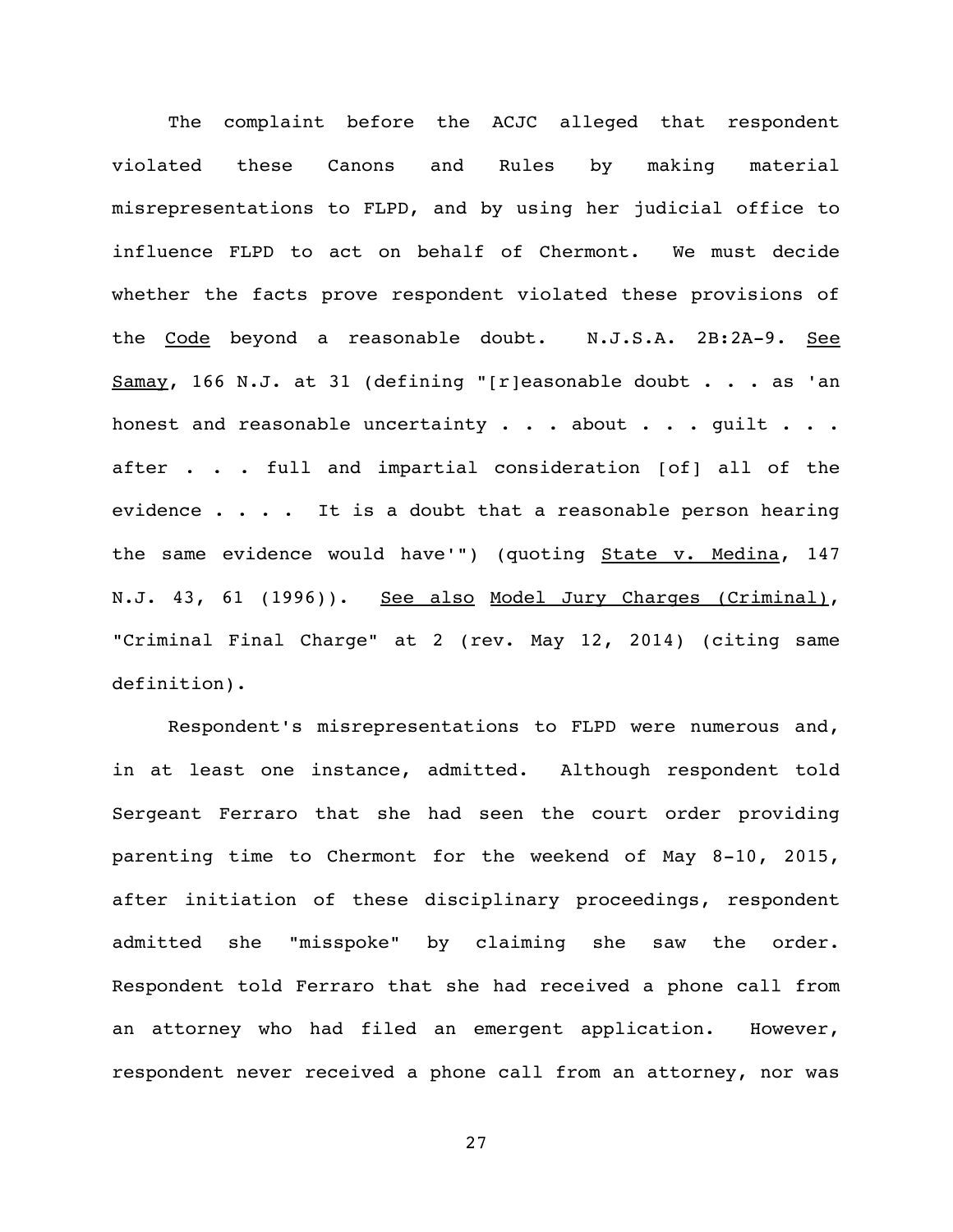an emergent application ever filed. Respondent claimed to be on "emergent duty," when in fact she was not. Lastly, in an obvious attempt to justify her involvement in the matter, respondent told FLPD that she was a judge in Bergen County, while at the same time she was also assigned to Passaic County. Respondent's false and misleading statements to police are a basis for discipline. In re Williams, 169 N.J. 264, 273-74 (2001).

Respondent's attempt to justify intercession in a private dispute over parenting time resulted in repeated contradictions. She initially claimed to have intervened only to enforce another judge's order, something she believed was part of her official duties (P-25 at 72). By the time she testified at the formal hearing before the ACJC, respondent's raison d'etre for intervention was to prevent amorphous suspicions of domestic violence, again, something she believed inherent in her judicial duties (P-27 at 11). In reality, respondent's sole motive in making the May 9, 2015 phone call to FLPD was to use her judicial office to assure that Chermont, her former intern and someone with whom respondent shared more than twenty communications during the preceding three months, had custody of E.F. for Mother's Day weekend.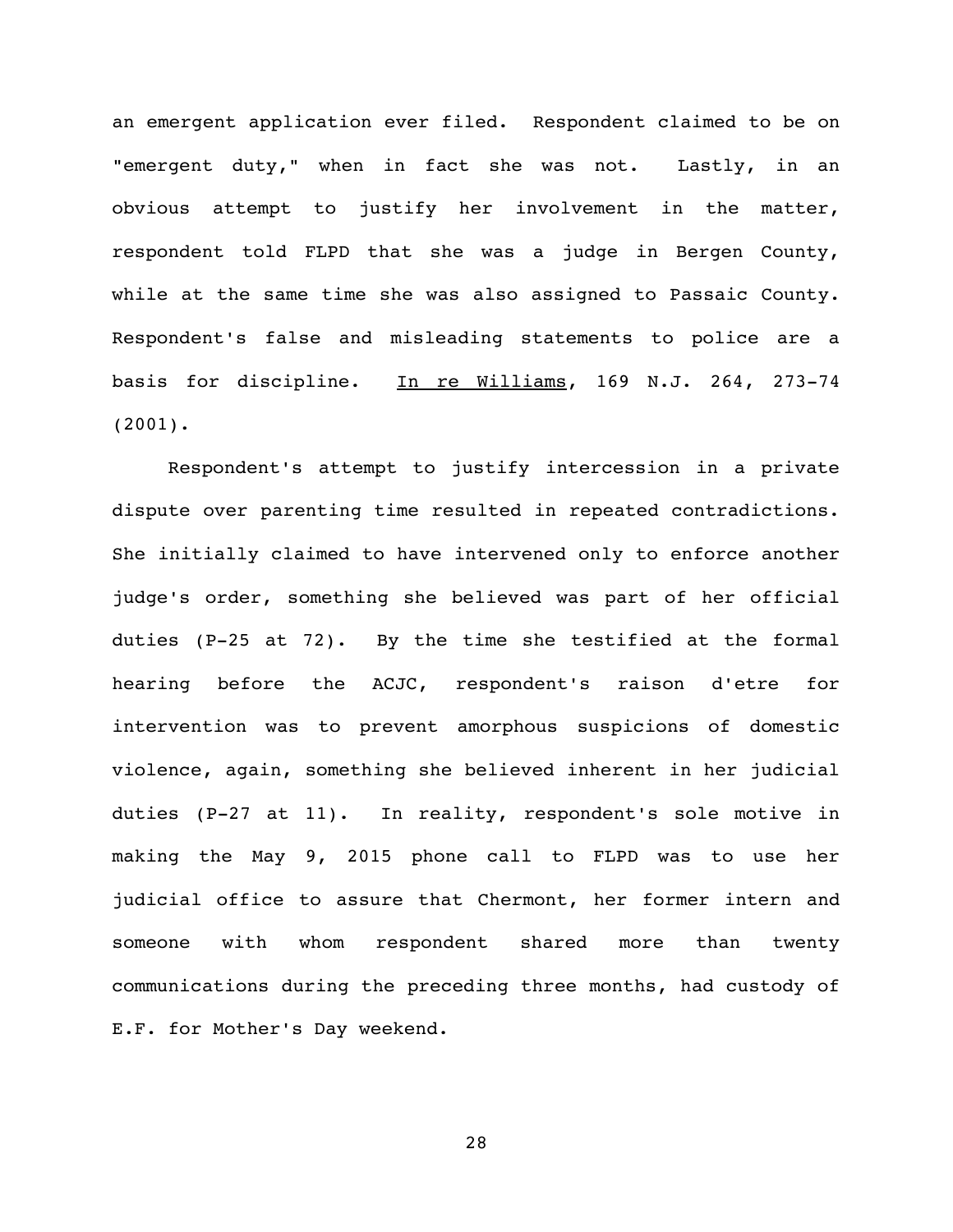We find beyond a reasonable doubt that respondent violated Canon 1, Rule 1.1, and Canon 2, Rules 2.1 and 2.3(A) of the Code. Given the nature of these violations, and because "[t]he single overriding rationale behind our system of judicial discipline is the preservation of public confidence in the integrity and the independence of the judiciary," discipline is appropriate. Seaman, 133 N.J. at 96 (citations omitted).

Respondent intentionally misused her office to advantage another, thereby violating the public trust and compromising the integrity and independence of the judiciary. That alone warrants significant discipline, see, e.g., In re Batelli, 225 N.J. 334, 334-35 (2016) (municipal court judge's misuse of his office to access criminal history records for personal reasons warranted suspension), but might not warrant removal. See Samay, 166 N.J. at 41 (municipal court judge's misuse of official title in personal financial dispute did not alone warrant removal).

"The determination of appropriate discipline requires" us to consider more than "some instance or instances of unethical conduct" and "undertake 'a more searching and expansive inquiry . . . carefully scrutiniz[ing] the substantive offenses that constitute the core of respondent's misconduct, the underlying facts, and the surrounding circumstances in determining the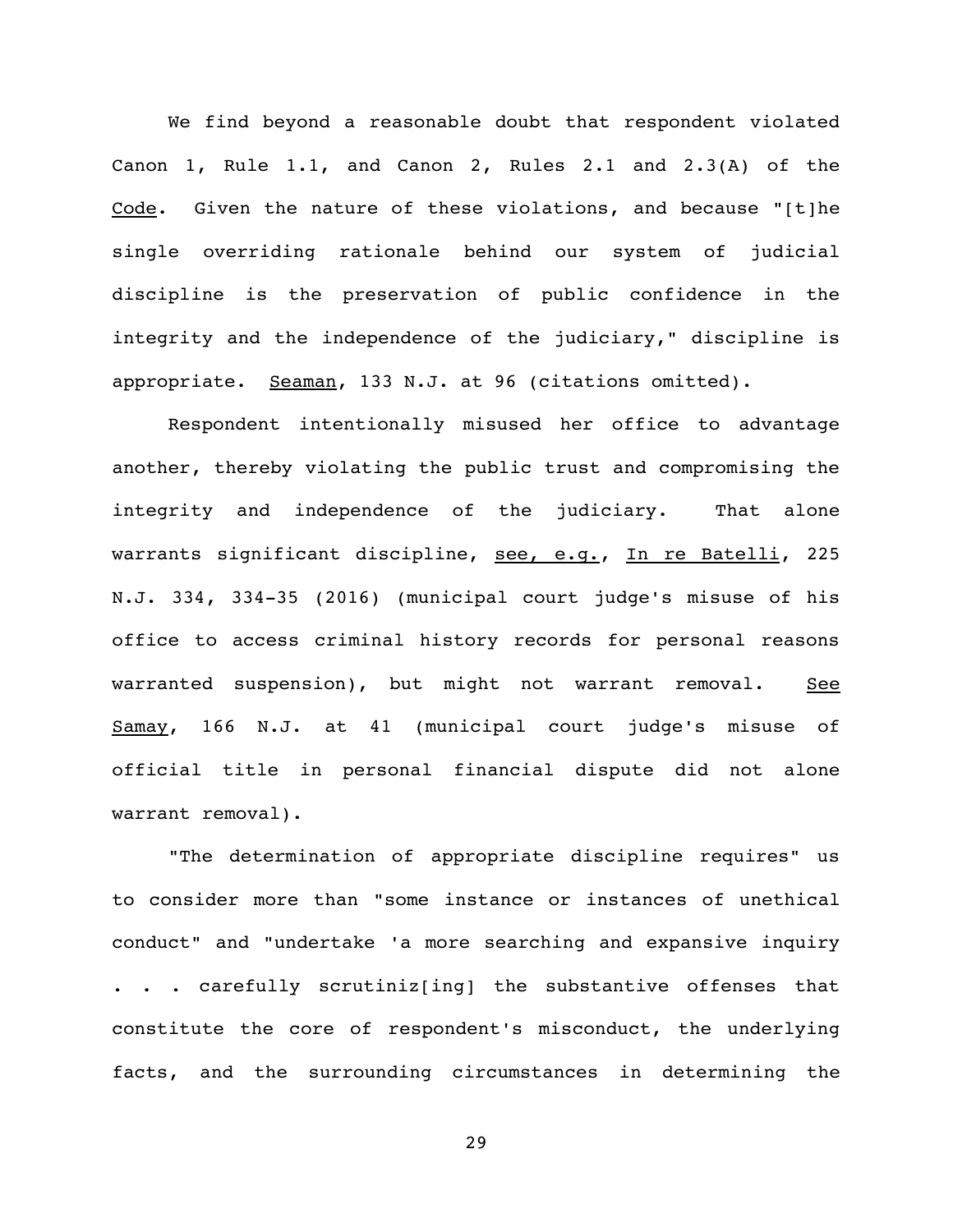nature and extent of discipline.'" Seaman, 133 N.J. at 98 (quoting In re Collester, 126 N.J. 468, 472 (1992)). In recommending the quantum of discipline, we recognize "'removal is not punishment for a crime,' but rather serves to vindicate the integrity of the judiciary." Yaccarino, 101 N.J. at 387 (quoting In re Coruzzi, 95 N.J. 557, 577 (1984)); see Samay, 166 N.J. at 42 (noting removal proceedings are intended to restore the public's faith in our judiciary).

We also must consider and weigh recognized aggravating and mitigating factors. Williams, 169 N.J. at 279; Seaman, 133 N.J. at 98-101. Aggravating factors, which "serve to define the gravity of misconduct," include: (1) "the extent to which the misconduct, like dishonesty, or a perversion or corruption of judicial power, or a betrayal of the public trust, demonstrates a lack of integrity and probity"; (2) "whether the misconduct constitutes the impugn exercise of judicial power that evidences lack of independence or impartiality"; (3) "whether the misconduct involves a misuse of judicial authority that indicates unfitness"; (4) "whether the misconduct, such as breaking the law, is unbecoming and inappropriate for one holding the position of a judge"; (5) "whether the misconduct has been repeated"; and (6) "whether the misconduct has been harmful to others." Id. at 98-99.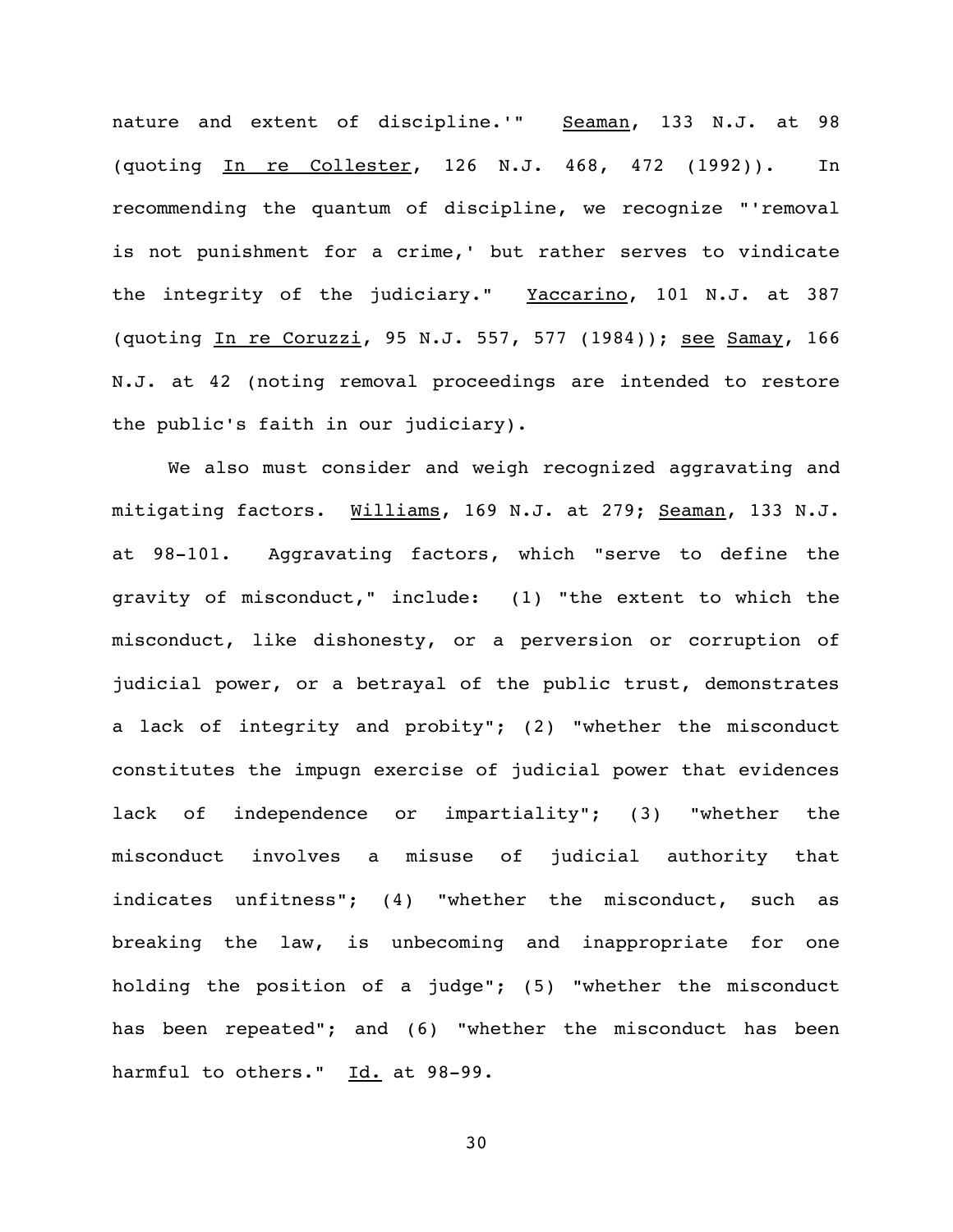Mitigating factors that may "bear[] on the sanction to be imposed" include: (1) whether "a matter represents the first complaint against a judge"; (2) "the length and good quality of the judge's tenure in office"; (3) an "exemplary personal and professional reputation"; (4) a "sincere commitment to overcoming the fault"; (5) whether the judge expressed "remorse and [made] attempts at apology or reparations to the victim"; and (6) an "acknowledg[ment of] wrongdoing or expressed contrition" from the judge. Id. at 100-01.

In this case, respondent's conduct on May 9, 2015, demonstrated dishonesty, perversion of her judicial authority and betrayal of the public trust. Respondent's personal motive in making the call to FLPD — helping Chermont be with her son on Mother's Day - is irrelevant. See In re Hardt, 72 N.J. 160, 165 (1977) (explaining that evil or corrupt intent was not necessary in judicial removal proceedings). Respondent's intercession exhibited a profound misunderstanding of the need for judicial independence and impartiality, and represented a patent abuse of her office. Her misconduct ignored potential harm to E.F., a five-year-old boy, taken from his grandmother's care and custody by FLPD officers acting solely because of respondent's intervention. These aggravating factors are significant.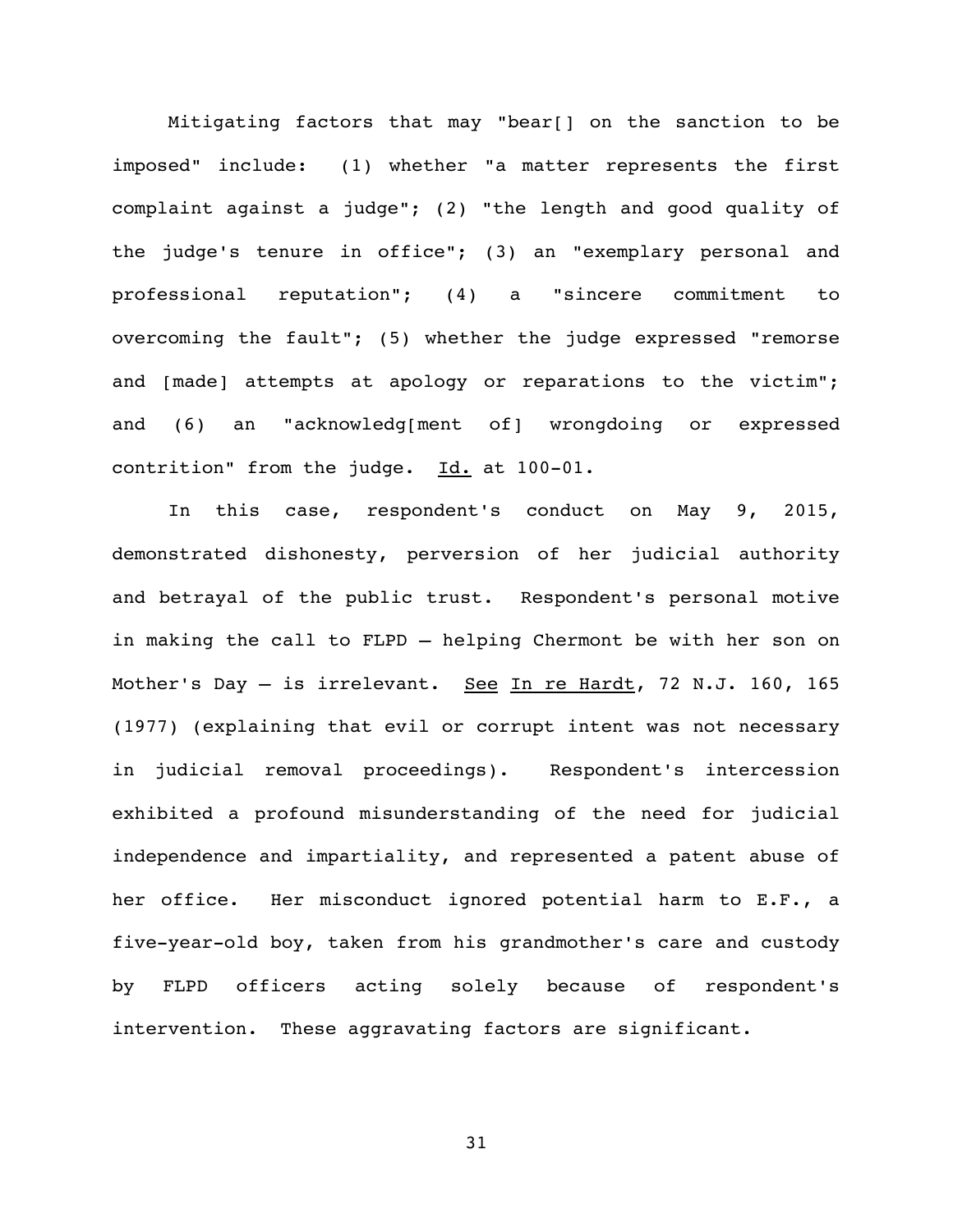We do not minimize respondent's excellent reputation in the legal community and the length of her unblemished public service. There have been no prior disciplinary actions against her. These mitigating factors are also weighty.

However, the "predominant interest in these proceedings is the public interest." Yaccarino, 101 N.J. at 396. Respondent has not only failed to acknowledge her wrongdoing or expressed remorse or contrition for abusing her power; her conduct throughout these disciplinary proceedings displayed additional dishonesty and transcended her right to present a defense. Seaman, 133 N.J. at 101 (noting that while the judge should not be penalized for defending himself, his actual defense, which cast blame on the victim and suggested other witnesses were lying, did not demonstrate contrition).

"Judicial misconduct . . . involving dishonesty of any kind will ordinarily require removal as the appropriate discipline." Id. at 98 (quoting Alvino, 100 N.J. at 97). Here, once her misconduct was discovered, respondent constructed a defense predicated on the false claim that she received a call from an attorney or law enforcement agency requiring her emergent intervention to enforce another court's order. Respondent perpetuated that falsehood throughout the proceedings before the ACJC, embellishing or revising it as necessary whenever she